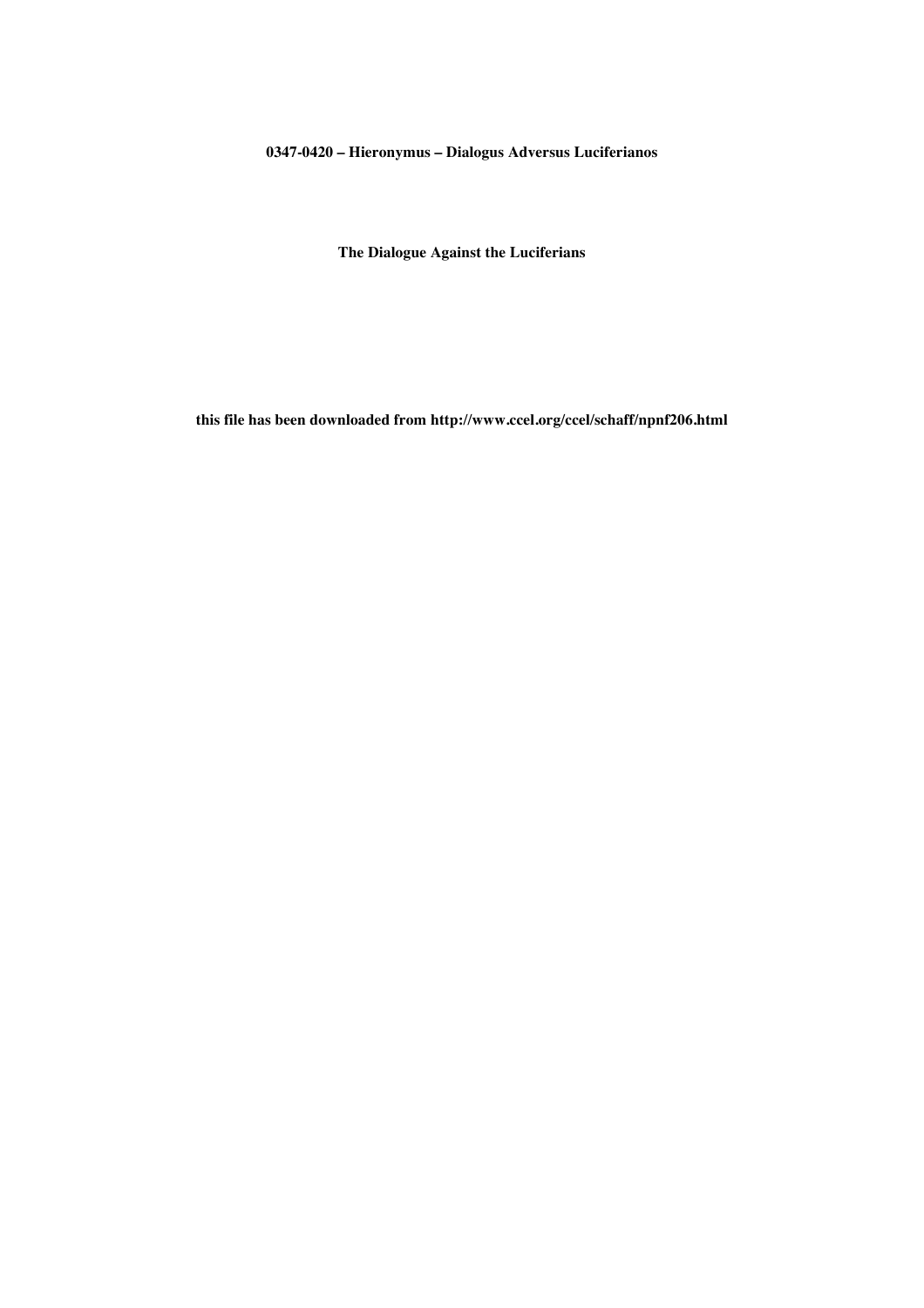in our hiding place saw his back though he could not see us, for the nature of the eye is such that those who go into the shade out of the sunshine can see nothing. His voice echoed through the cave: "Come out, you felons; come out and die; why do you stay? Why do you delay? Come out, your master is calling and patiently waiting for you." He was still speaking when lo! through the gloom we saw a lioness seize the man, strangle him, and drag him, covered with blood, farther in. Good Jesus! how great was our terror now, how intense our joy! We beheld, though our master knew not of it, our enemy perish. He, when he saw that he was long in returning, supposed that the fugitives being two to one were offering resistance. Impatient in his rage, and sword still in hand, he came to the cavern, and shouted like a madman as he chided the slowness of his slave, but was seized upon by the wild beast before he reached our hiding place. Who ever would believe that before our eyes a brute would fight for us?

One cause of fear was removed, but there was the prospect of a similar death for ourselves, though the rage of the lion was not so bad to bear as the anger of the man. Our hearts failed for fear: without venturing to stir a step we awaited the issue, having no wall of defence in the midst of so great dangers save the consciousness of our chastity; when, early in the morning, the lioness, afraid of some snare and aware that she had been seen took up her cub in her teeth and carried it away, leaving us in possession of our retreat. Our confidence was not restored all at once. We did not rush out, but waited for a long time; for as often as we thought of coming out we pictured to ourselves the horror of falling in with her.

10. At last we got rid of our fright; and when that day was spent, we sallied forth towards evening, and saw the camels, on account of their great speed called dromedaries, quietly chewing the cud. We mounted, and with the strength gained from the new supply of grain, after ten days travelling through the desert arrived at the Roman camp. After being presented to the tribune we told all, and from thence were sent to Sabianus, who commanded in Mesopotamia, where we sold our camels. My dear old abbot was now sleeping in the Lord; I betook myself therefore to this place, and returned to the monastic life, while I entrusted my companion here to the care of the virgins; for though I loved her as a sister, I did not commit myself to her as if she were my sister.

Malchus was an old man, I a youth, when he told me these things. I who have related them to you am now old, and I have set them forth as a history of chastity for the chaste. Virgins, I exhort you, guard your chastity. Tell the story to them that come after, that they may realize that in the midst of swords, and wild beasts of the desert, virtue is never a captive, and that he who is devoted to the service of Christ may die, but cannot be conquered.

## The Dialogue Against the Luciferians.

————————————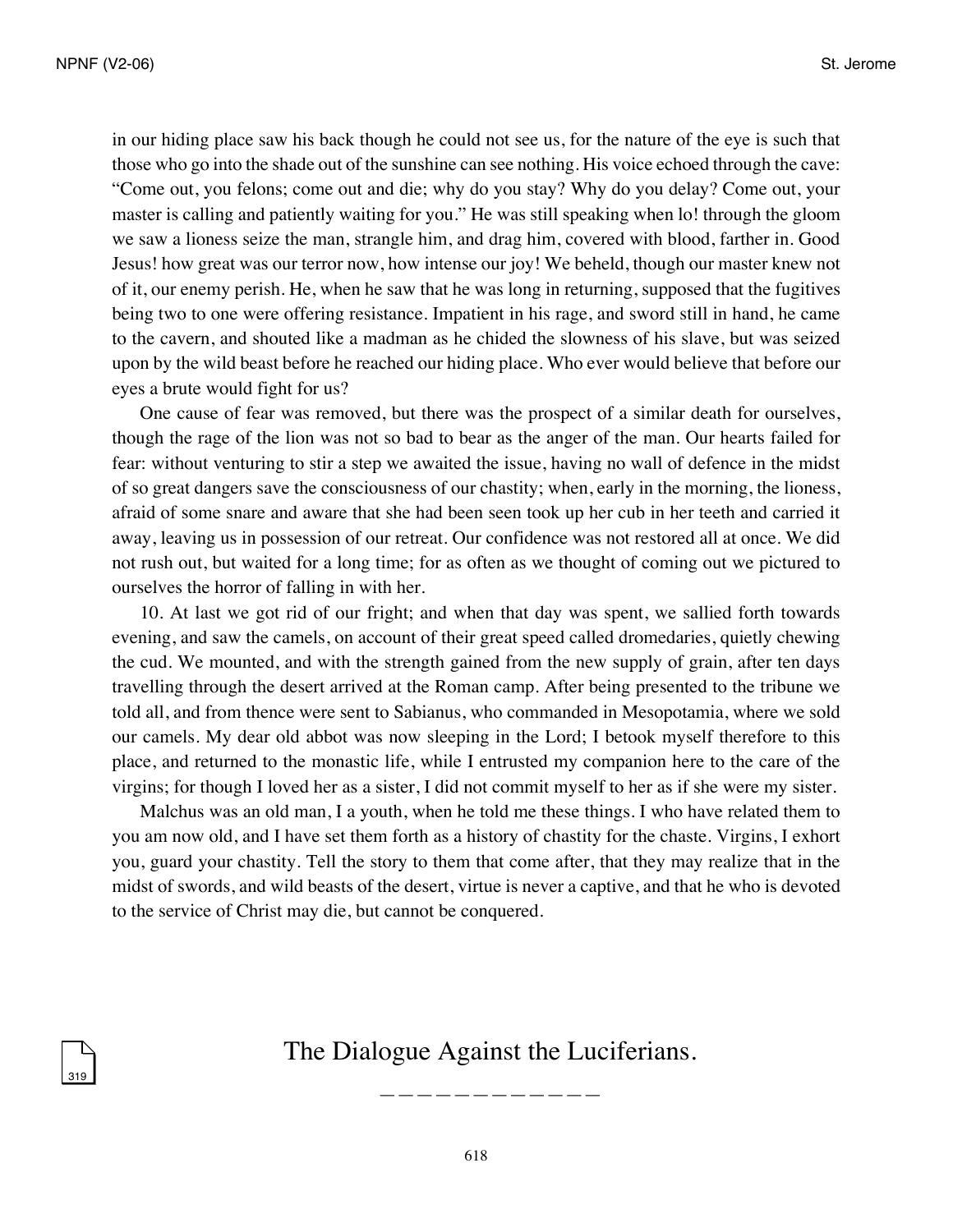## Introduction.

This Dialogue was written about 379, seven years after the death of Lucifer, and very soon after Jerome's return from his hermit life in the desert of Chalcis. Though he received ordination from Paulinus, who had been consecrated by Lucifer, he had no sympathy with Lucifer's narrower views, as he shows plainly in this Dialogue. Lucifer, who was bishop of Cagliari in Sardinia, first came into prominent notice about a.d. 354, when great efforts were being made to procure a condemnation of S. Athanasius by the Western bishops. He energetically took up the cause of the saint, and at his own request was sent by Liberius, bishop of Rome, in company with the priest Pancratius and the deacon Hilarius, on a mission to the Emperor Constantius. The emperor granted a Council, which met at Milan in a.d. 354. Lucifer distinguished himself by resisting a proposition to condemn Athanasius, and did not hesitate to oppose the emperor with much violence. In consequence of this he was sent into exile from a.d. 355 to a.d. 361, the greater portion of which time was spent at Eleutheropolis in Palestine, though he afterwards removed to the Thebaid. It was at this time that his polemical writings appeared, the tone and temper of which is indicated by the mere titles *De Regibus Apostaticis* (of Apostate Kings), *De non Conveniendo cum Hæreticis, etc*. (of not holding communion with heretics). On the death of Constantius in 361, Julian permitted the exiled bishops to return; but Lucifer instead of going to Alexandria where a Council was to be held under the presidency of Athanasius for the healing of a schism in the Catholic party at Antioch (some of which held to Meletius, while others followed Eustathius), preferred to go straight to Antioch. There he ordained Paulinus, the leader of the latter section, as bishop of the Church. Eusebius of Vercellæ soon arrived with the synodal letters of the Council of Alexandria, but, finding himself thus anticipated, and shrinking from a collision with his friend, he retired immediately. Lucifer stayed, and "declared that he would not hold communion with Eusebius or any who adopted the moderate policy of the Alexandrian Council. By this Council it had been determined that actual Arians, if they renounced their heresy, should be pardoned, but not invested with ecclesiastical functions; and that those bishops who had merely consented to Arianism should remain undisturbed. It was this latter concession which offended Lucifer, and he became henceforth the champion of the principle that no one who had yielded to any compromise whatever with Arianism should be allowed to hold an ecclesiastical office." He was thus brought into antagonism with Athanasius himself, who, it has been seen, presided at Alexandria. Eventually he returned to his see in Sardinia where, according to Jerome's Chronicle, he died in 371. Luciferianism became extinct in the beginning of the following century, if not earlier. It hardly appears to have been formed into a separate organization, though an appeal was made to the emperor by some Luciferian presbyters about the year 384, and both Ambrose and Augustine speak of him as having fallen into the schism.

The argument of the Dialogue may be thus stated. It has been pointed out above that Lucifer of Cagliari, who had been banished from his see in the reign of Constantius because of his adherence to the cause of Athanasius, had, on the announcement of toleration at the accession of Julian (361), gone to Antioch and consecrated Paulinus a bishop. There were then three bishops of Antioch,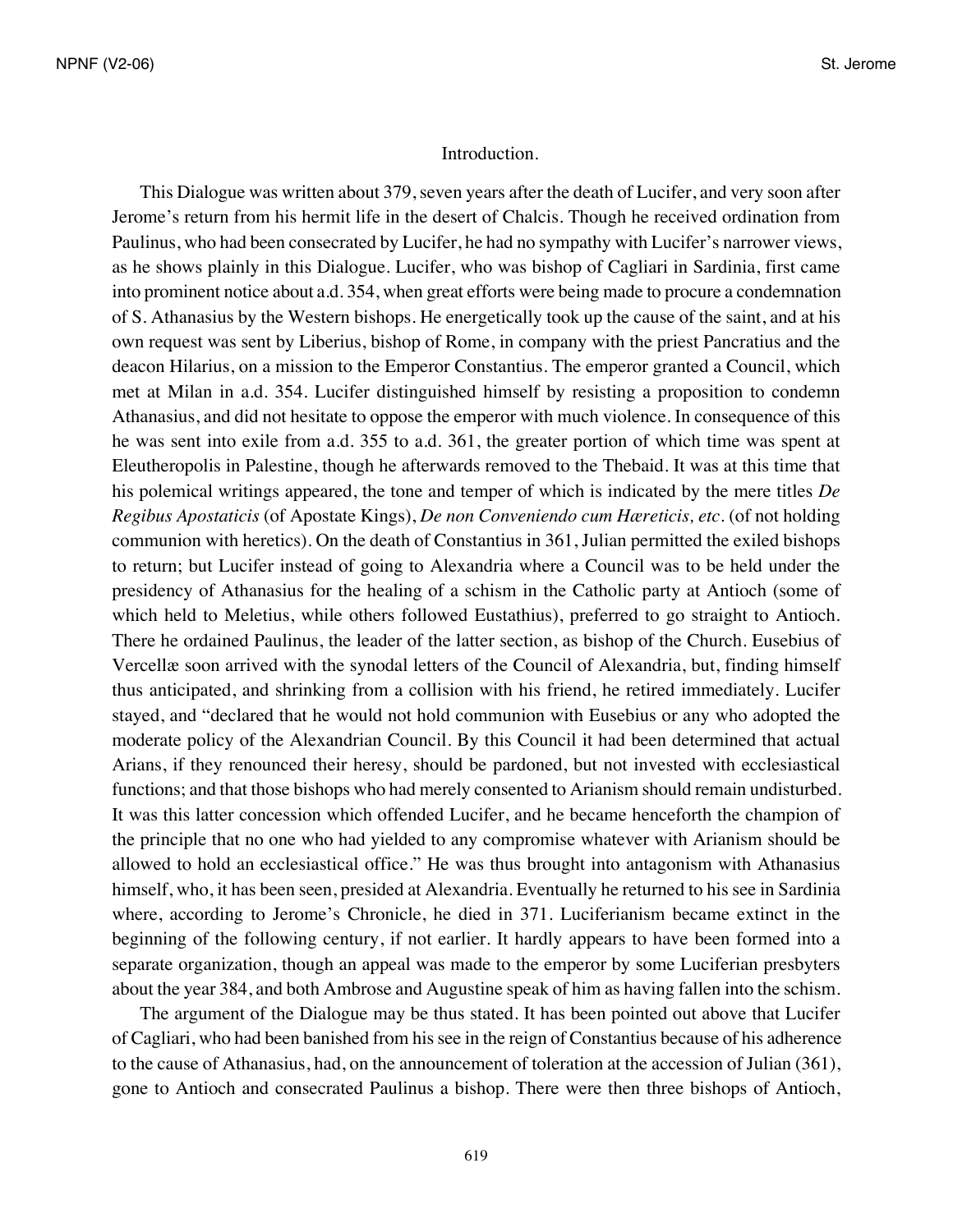Dorotheus the Arian (who had succeeded Euzoius in 376), Meletius who, though an Athanasian in opinion, had been consecrated by Arians or Semi-Arians, and Paulinus; besides Vitalis, bishop of a congregation of Apollinarians. Lucifer, in the earnestness of his anti-Arian opinion, refused to acknowledge as bishops those who had come over from Arianism, though he accepted the laymen who had been baptized by Arian bishops. This opinion led to the Luciferian schism, and forms the subject of the Dialogue.

The point urged by Orthodoxus throughout is that, since the Luciferian accepts as valid the baptism conferred by Arian bishops, it is inconsistent in him not to acknowledge the bishops who have repented of their Arian opinions. The Luciferian at first (2) in his eagerness, declares the Arians to be no better than heathen; but he sees that he has gone too far, and retracts this opinion. Still it is one thing, he says, (3) to admit a penitent neophyte, another to admit a man to be bishop and celebrate the Eucharist. We do not wish, he says (4) to preclude individuals who have fallen from repentance. And we, replies Orthodoxus, by admitting the bishops save not them only but their flocks also. "The salt," says the Luciferian (5), "which has lost its savour cannot be salted," and, "What communion has Christ with Belial?" But this, it is answered (6), would prove that Arians could not confer baptism at all. Yes, says the objector, they are like John the Baptist, whose baptism needed to be followed by that of Christ. But, it is replied, the bishop gives Christ's baptism and confers the Holy Spirit. The confirmation which follows (9) is rather a custom of the churches than the necessary means of grace.

The argument is felt to be approaching to a philosophical logomachy (10, 11), but it is resumed by the Luciferian. There is a real difference, he says (12), between the man who in his simplicity accepts baptism from an Arian bishop, and the bishop himself who understands the heresy. Yet both, it is replied (13), when they are penitent, should be received.

At this point (14) the Luciferian yields. But he wishes to be assured that what Orthodoxus recommends has been really the practice of the Church. This leads to a valuable chapter of Church history. Orthodoxus recalls the victories of the Church, which the Luciferians speak of as corrupt (15). The shame is that, though they have the true creed, they have too little faith. He then describes (17, 18) how the orthodox bishops were beguiled into accepting the creed of Ariminum, but afterwards saw their error (19). "The world groaned to find itself Arian." They did all that was possible to set things right. Why should they not be received, as all but the authors of heresy had been received at Nicæa? (20) Lucifer who was a good shepherd, and Hilary the Deacon, in separating their own small body into a sect have left the rest a prey to the wolf (20, 21). The wheat and tares must grow together (22). This has been the principle of the Church (23), as shown by Scripture (24) and Apostolic custom, and even Cyprian, when he wished penitent heretics to be re-baptized (25), could not prevail. Even Hilary by receiving baptism from the Church which always has re-admitted heretics in repentance (26, 27) acknowledges this principle. In that Church and its divisions and practice it is our duty to abide.

1. It happened not long ago that a follower of Lucifer had a dispute with a son of the Church. His loquacity was odious and the language he employed most abusive. For he declared that the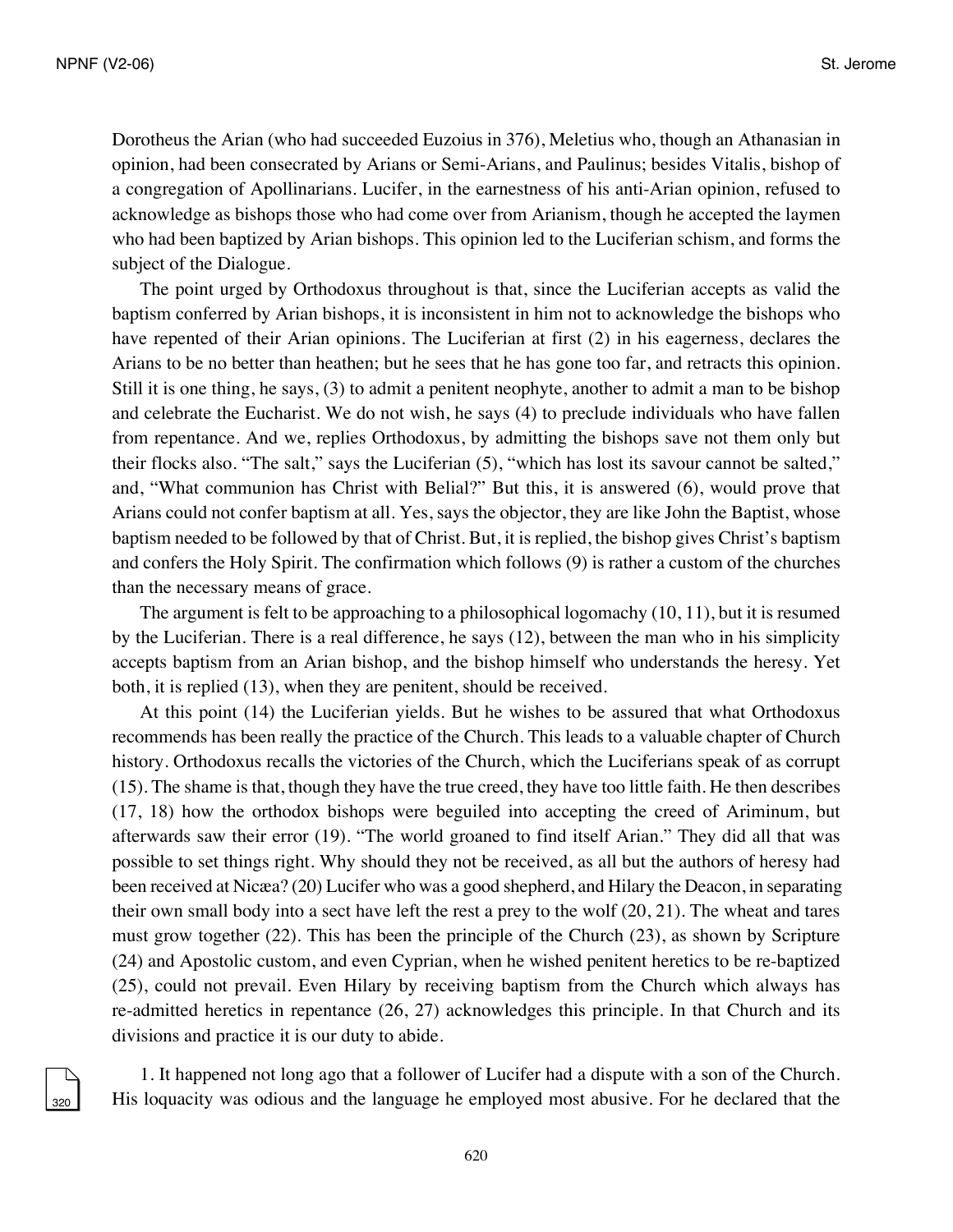world belonged to the devil, and, as is commonly said by them at the present day, that the Church was turned into a brothel. His opponent on the other hand, with reason indeed, but without due regard to time and place, urged that Christ did not die in vain, and that it was for something more than a Sardinian cloak of skins<sup>4049</sup> that the Son of God came down from heaven. To be brief, the dispute was not settled when night interrupted the debate, and the lighting of the street-lamps gave the signal for the assembly to disperse. The combatants therefore withdrew, almost spitting in each other's faces, an arrangement having been previously made by the audience for a meeting in a quiet porch at daybreak. Thither, accordingly, they all came, and it was resolved that the words of both speakers should be taken down by reporters.

2. When all were seated, Helladius the Luciferian said, I want an answer first to my question. Are the Arians Christians or not?

Orthodoxus. I answer with another question, Are all heretics Christians?

L. If you call a man a heretic you deny that he is a Christian.

O. No heretics, then, are Christians.

L. I told you so before.

O. If they are not Christ's, they belong to the devil.

L. No one doubts that.

O. But if they belong to the devil, it makes no difference whether they are heretics or heathen.

L. I do not dispute the point.

O. We are then agreed that we must speak of a heretic as we would of a heathen.

L. Just so.

O. Now it is decided that heretics are heathen, put any question you please.

L. What I wanted to elicit by my question has been expressly stated, namely, that heretics are not Christians. Now comes the inference. If the Arians are heretics, and all heretics are heathen, the Arians are heathen too. But if the Arians are heathen and it is beyond dispute that the church has no communion with the Arians, that is with the heathen, it is clear that your church which welcomes bishops from the Arians, that is from the heathen, receives priests of the Capitol<sup>4050</sup> rather than bishops, and accordingly it ought more correctly to be called the synagogue of Anti-Christ than the Church of Christ.

O. Lo! what the prophet said is fulfilled:<sup>4051</sup> They have digged a pit before me, they have fallen into the midst thereof themselves."

L. How so?

<sup>4051</sup> [Ps. lvii. 6](http://www.ccel.org/ccel/bible/asv.Ps.57.html#Ps.57.6).

<sup>4049</sup> The Sardinian cloak of skins is contrasted by Cicero (pro Scauro) with the Royal purple:—Quem purpura regalis non commovit, eum Sardorum mastruca mutavit. Jerome's meaning is that Christ came not to win the lowest place on earth, but the highest. The fact that Lucifer was Bishop of Cagliari in Sardinia gives point to the saying.

<sup>4050</sup> That is, of Jupiter, whose temple was in the Capitol.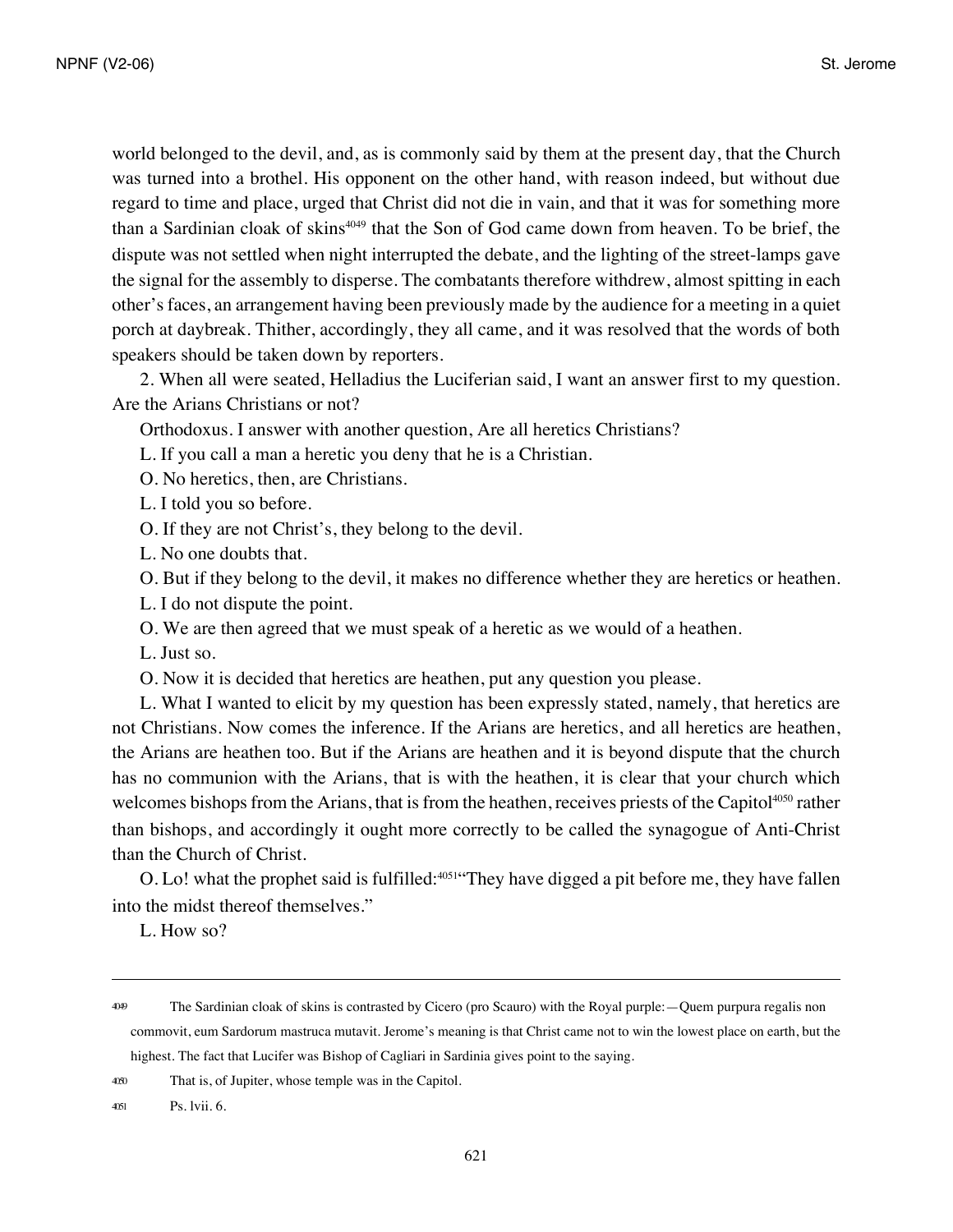O. If the Arians are, as you say, heathen, and the assemblies of the Arians are the devil's camp, how is it that you receive a person who has been baptized in the devil's camp?

L. I do receive him, but as a penitent.

O. The fact is you don't know what you are saying. Does any one receive a penitent heathen?

L. In my simplicity I replied when we began that all heretics are heathen. But the question was a captious one, and you shall have the full credit of victory in the first point. I will now proceed to the second and maintain that a layman coming from the Arians ought to be received if penitent, but not a cleric.

O. And yet, if you concede me the first point, the second is mine too.

L. Show me how it comes to be yours.

O. Don't you know that the clergy and laity have only one Christ, and that there is not one God of converts and another of bishops? Why then should not he who receives laymen receive clerics also?

L. There is a difference between shedding tears for sin, and handling the body of Christ; there is a difference between lying prostrate at the feet of the brethren, and from the high altar administering the Eucharist to the people. It is one thing to lament over the past, another to abandon sin and live the glorified life in the Church. You who yesterday impiously declared the Son of God to be a creature, you who every day, worse than a Jew, were wont to cast the stones of blasphemy at Christ, you whose hands are full of blood, whose pen was a soldier's spear, do you, the convert of a single hour, come into the Church as an adulterer might come to a virgin? If you repent of your sin, abandon your priestly functions: if you are shameless in your sin, remain what you were.

O. You are quite a rhetorician, and fly from the thicket of controversy to the open fields of declamation. But, I entreat you, refrain from common-places, and return to the ground and the lines marked out; afterwards, if you like, we will take a wider range.

L. There is no declamation in the case; my indignation is more than I can bear. Make what statements you please, argue as you please, you will never convince me that a penitent bishop should be treated like a penitent layman.

O. Since you put the whole thing in a nutshell and obstinately cling to your position, that the case of the bishop is different from that of the layman, I will do what you wish, and I shall not be sorry to avail myself of the opportunity you offer and come to close quarters. Explain why you receive a layman coming from the Arians, but do not receive a bishop.

L. I receive a layman who confesses that he has erred; and the Lord willeth not the death of a sinner, but rather that he should repent.

O. Receive then also a bishop who, as well as the layman, confesses that he has erred, and it still holds good that the Lord willeth not the death of a sinner, but rather that he should repent.

L. If he confesses his error why does he continue a bishop? Let him lay aside his<sup>4052</sup>episcopal functions, and I grant pardon to the penitent.

[321](http://www.ccel.org/ccel/schaff/npnf206/Page_321.html)

<sup>4052</sup> Sacerdotium.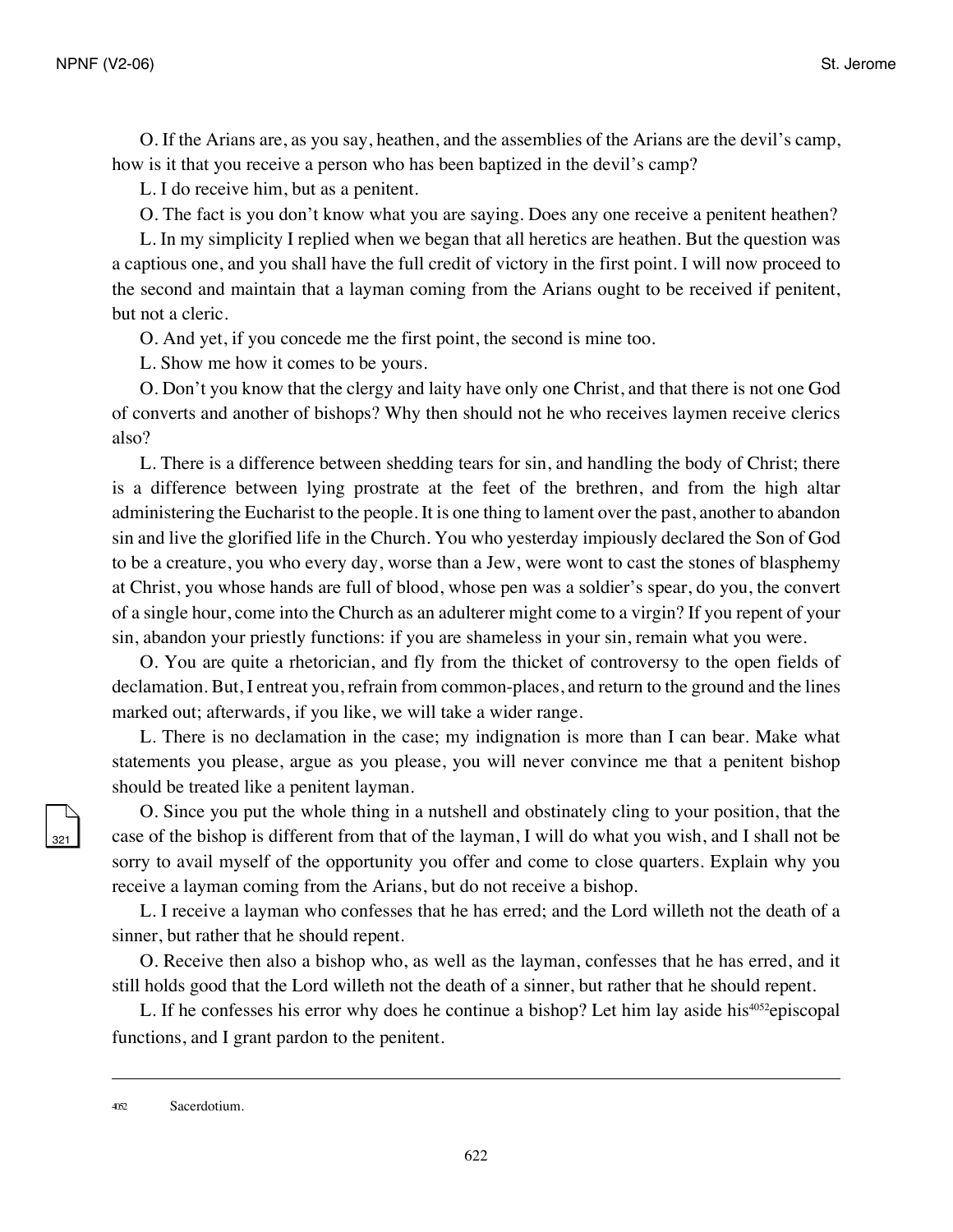O. I will answer you in your own words. If a layman confesses his error, how is it he continues a layman? Let him lay aside his lay-priesthood, that is, his baptism, and I grant pardon to the penitent. For it is written<sup>40534</sup>He made us to be a kingdom, to be priests unto his God and Father." And again,<sup>4054"</sup>A holy nation, a royal priesthood, an elect race." Everything which is forbidden to a Christian, is forbidden to both bishop and layman. He who does penance condemns his former life. If a penitent bishop may not continue what he was, neither may a penitent layman remain in that state on account of which he confesses himself a penitent.

L. We receive the laity, because no one will be induced to change, if he knows he must be baptized again. And then, if they are rejected, we become the cause of their destruction.

O. By receiving a layman you save a single soul: and I in receiving a bishop unite to the Church, I will not say the people of one city, but the whole<sup>4055</sup>province of which he is the head; if I drive him away, he will drag down many with him to ruin. Wherefore I beseech you to apply the same reason which you think you have for receiving the few to the salvation of the whole world. But if you are not satisfied with this, if you are so hard, or rather so unreasonably unmerciful as to think him who gave baptism an enemy of Christ, though you account him who received it a son, we do not so contradict ourselves: we either receive a bishop as well as the people which is constituted as a Christian people by him, or if we do not receive a bishop, we know that we must also reject his people.

5. L. Pray, have you not read what is said concerning the bishops, <sup>4056"</sup>Ye are the salt of the earth: but if the salt have lost its savour, wherewith shall it be salted? It is thenceforth good for nothing, but to be cast out and trodden under foot of man." And then there is the fact that the priest<sup>4057</sup> intercedes with God for the sinful people, while there is no one to entreat for the priest. Now these two passages of Scripture tend to the same conclusion. For as salt seasons all food and nothing is so pleasant as to please the palate without it: so the bishop is the seasoning of the whole world and of his own Church, and if he lose his savour through the denial of truth, or through heresy, or lust, or, to comprehend all in one word, through sin of any kind, by what other can he be seasoned, when he was the seasoning of all? The priest, we know, offers his oblation for the layman, lays his hand upon him when submissive, invokes the return of the Holy Spirit, and thus, after inviting the prayers of the people, reconciles to the altar him who had been delivered to Satan for the destruction of the flesh that the spirit might he saved; nor does he restore one member to health until all the members have wept together with him. For a father easily pardons his son, when the mother entreats for her offspring. If then it is by the priestly order that a penitent layman is restored to the Church, and

<sup>4053</sup> [Apoc. i. 6.](http://www.ccel.org/ccel/bible/asv.Rev.1.html#Rev.1.6)

<sup>4054</sup> [1 Pet. ii. 9.](http://www.ccel.org/ccel/bible/asv.iPet.2.html#iPet.2.9)

<sup>4055</sup> That is diocese. The word diocese was in early times the larger expression, and contained many provinces. See Canon II of Constantinople, Bright's edition, and note.

<sup>4056</sup> [Matt. v. 13.](http://www.ccel.org/ccel/bible/asv.Matt.5.html#Matt.5.13)

<sup>4057</sup> [Lev. ix. 7.](http://www.ccel.org/ccel/bible/asv.Lev.9.html#Lev.9.7)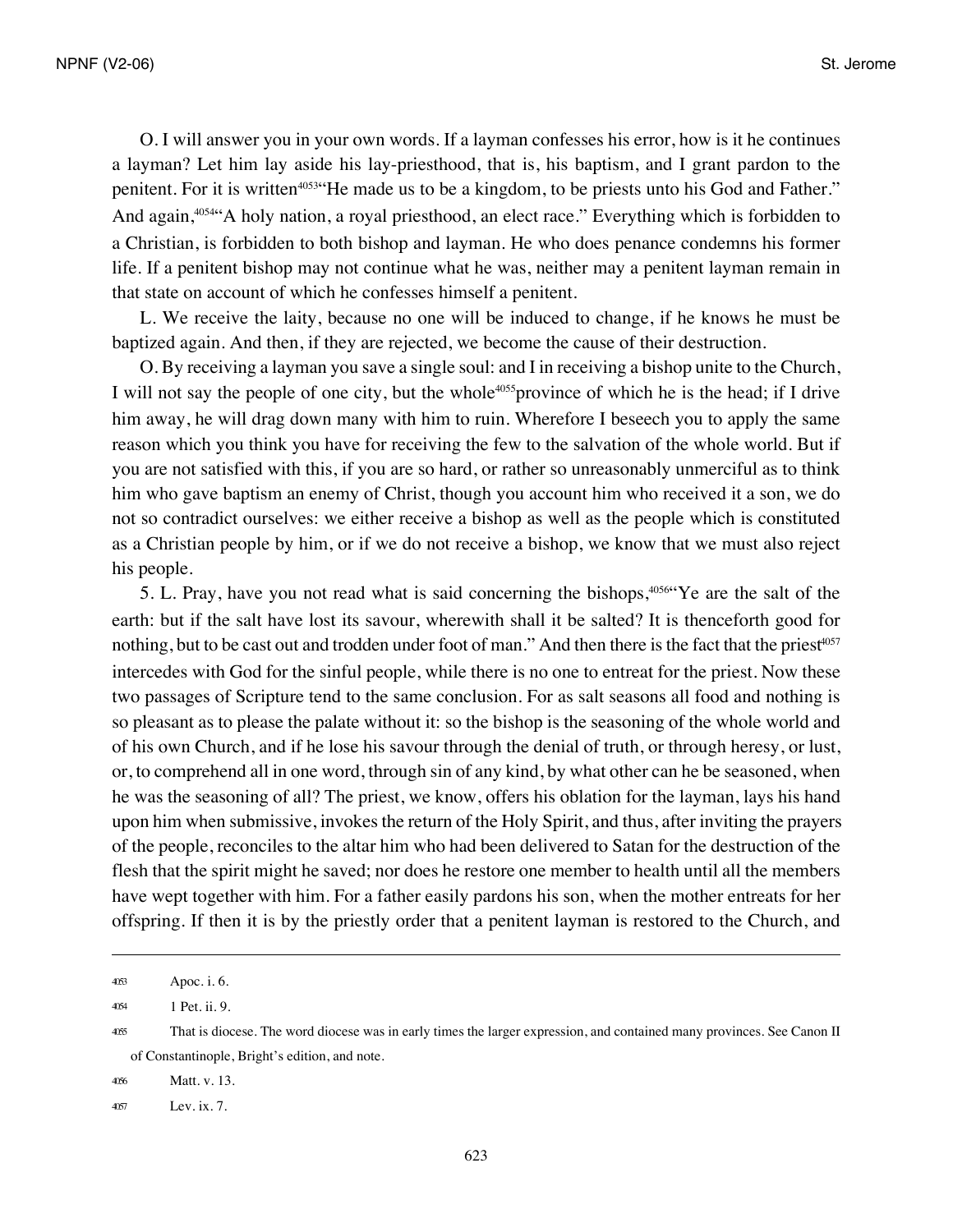pardon follows where sorrow has gone before, it is clear that a priest who has been removed from his order cannot be restored to the place he has forfeited, because either he will be a penitent and then he cannot be a priest, or if he continues to hold office he cannot be brought back to the Church by penitential discipline. Will you dare to spoil the savour of the Church with the salt which has lost its savour? Will you replace at the altar the man who having been cast out ought to lie in the mire and be trodden under foot by all men? What then will become of the Apostle's command,<sup>4058"</sup>The bishop must be blameless as God's steward"? And again,<sup>4059"</sup>But let a man prove himself, and so let him come." What becomes of our Lord's intimation,  $4060$ <sup>cco</sup> Neither cast your pearls before the swine"? But if you understand the words as a general admonition, how much more must care be exercised in the case of priests when so much precaution is taken where the laity are concerned?4061"Depart, I pray you," says the Lord by Moses, "from the tents of these wicked men, and touch nothing of theirs, lest ye be consumed in all their sins." And again in the Minor Prophets,<sup>4062</sup> "Their sacrifices shall be unto them as the bread of mourners; all that eat thereof shall be polluted." And in the Gospel the Lord says,<sup>4063</sup> "The lamp of the body is the eye: if therefore thine eye be single, thy whole body shall be full of light." For when the bishop preaches the true faith the darkness is scattered from the hearts of all. And he gives the reason,<sup>4064</sup> Neither do men light a lamp, and put it under the bushel, but on the stand; and it shineth unto all that are in the house." That is, God's motive for lighting the fire of His knowledge in the bishop is that he may not shine for himself only, but for the common benefit. And in the next sentence<sup>4065</sup> "If," says he, "thine eye be evil, thy whole body shall be full of darkness. If therefore the light that is in thee be darkness, how great is the darkness!" And rightly; for since the bishop is appointed in the Church that he may restrain the people from error, how great will the error of the people be when he himself who teaches errs. How can he remit sins, who is himself a sinner? How can an impious man make a man holy? How shall the light enter into me, when my eye is blind? O misery! Antichrist's disciple governs the Church of Christ. And what are we to think of the words,<sup>40664</sup>No man can serve two masters"? And that too<sup>4067</sup>"What communion hath light and darkness? And what concord hath Christ

 [1 Cor. xi. 28](http://www.ccel.org/ccel/bible/asv.iCor.11.html#iCor.11.28). [Matt. vii. 6](http://www.ccel.org/ccel/bible/asv.Matt.7.html#Matt.7.6). [Numb. xvi. 26](http://www.ccel.org/ccel/bible/asv.Num.16.html#Num.16.26). [Hos. ix. 4](http://www.ccel.org/ccel/bible/asv.Hos.9.html#Hos.9.4).

4058 [Tit. i. 7.](http://www.ccel.org/ccel/bible/asv.Titus.1.html#Titus.1.7)

- 4063 [Matt. vii. 22.](http://www.ccel.org/ccel/bible/asv.Matt.7.html#Matt.7.22)
- 4064 [Matt. v. 15.](http://www.ccel.org/ccel/bible/asv.Matt.5.html#Matt.5.15)
- <sup>4065</sup> [Matt. vi. 23–24.](http://www.ccel.org/ccel/bible/asv.Matt.6.html#Matt.6.23)
- <sup>4066</sup> [Matt. vi. 23–24.](http://www.ccel.org/ccel/bible/asv.Matt.6.html#Matt.6.23)
- <sup>4067</sup> [2 Cor. vi. 14, 15.](http://www.ccel.org/ccel/bible/asv.iiCor.6.html#iiCor.6.14)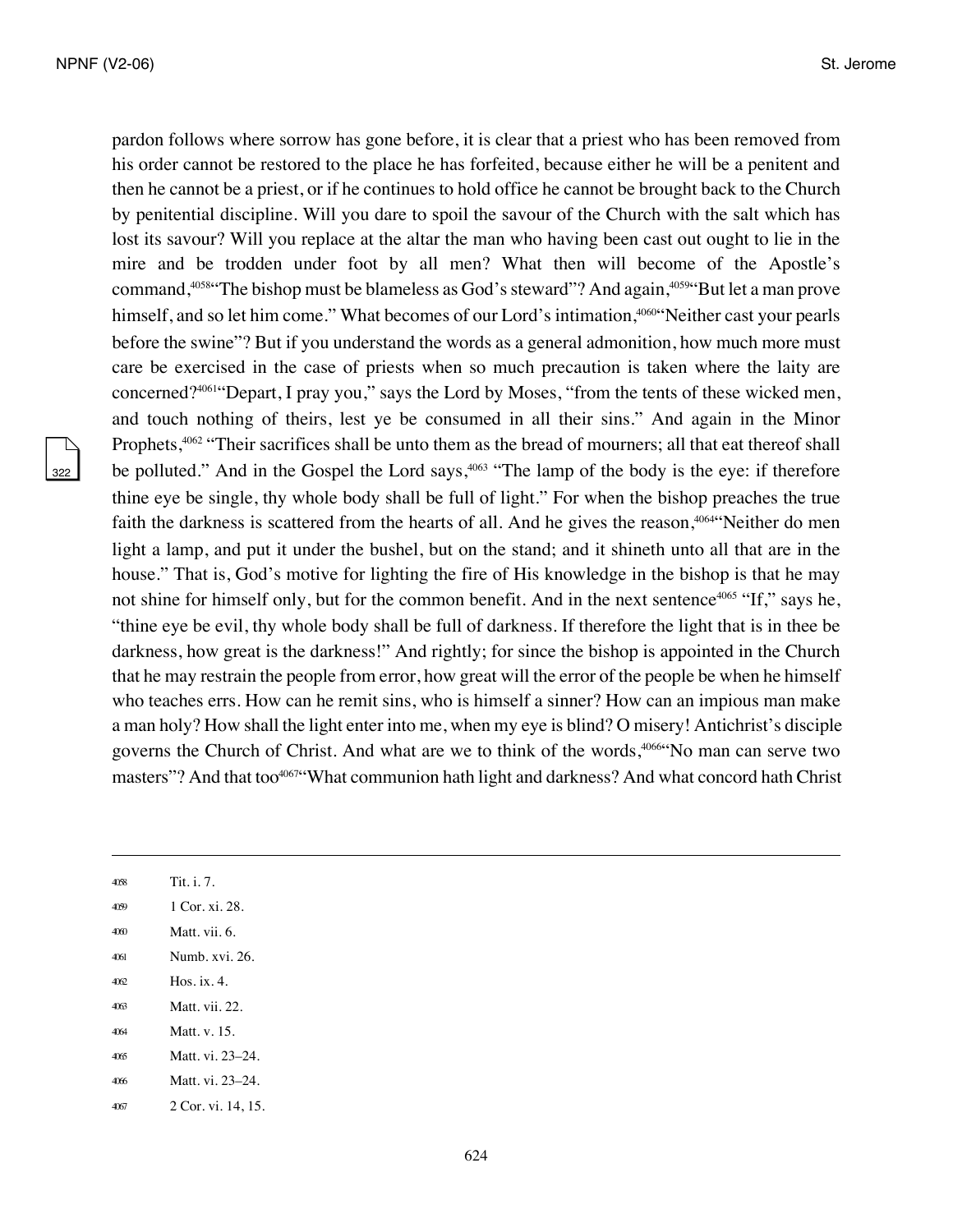with Belial?" In the old testament we read, 4068". No man that hath a blemish shall come nigh to offer the offerings of the Lord." And again,4069"Let the priests who come nigh to the Lord their God be clean, lest haply the Lord forsake them." And in the same place,<sup>4070"</sup> And when they draw nigh to minister in holy things, let them not bring sin upon themselves, lest they die." And there are many other passages which it would be an endless task to detail, and which I omit for the sake of brevity. For it is not the number of proofs that avails, but their weight. And all this proves that you with a little leaven have corrupted the whole lump of the Church, and receive the Eucharist to-day from the hand of one whom yesterday you loathed like an idol.

6. O. Your memory has served you, and you have certainly given us at great length many quotations from the sacred books: but after going all round the wood, you are caught in my hunting-nets. Let the case be as you would have it, that an Arian bishop is the enemy of Christ, let him be the salt that has lost its savour, let him be a lamp without flame, let him be an eye without a pupil: no doubt your argument will take you thus far—that he cannot salt another who himself has no salt: a blind man cannot enlighten others, nor set them on fire when his own light has gone out. But why, when you swallow food which he has seasoned, do you reproach the seasoned with being saltless? Your Church is bright with his flame, and do you accuse his lamp of being extinguished? He gives you eyes, and are you blind? Wherefore, I pray you, either give him the power of sacrificing since you approve his baptism, or reject his baptism if you do not think him a priest. For it is impossible that he who is holy in baptism should be a sinner at the altar.

L. But when I receive a lay penitent, it is with laying on of hands, and invocation of the Holy Spirit, for I know that the Holy Spirit cannot be given by heretics.

O. All the paths of your propositions lead to the same meeting-point, and it is with you as with the frightened deer—while you fly from the feathers fluttering in the wind, you become entangled in the strongest of nets. For seeing that a man, baptized in the name of the Father and the Son and the Holy Ghost, becomes a temple of the Lord, and that while the old abode is destroyed a new shrine is built for the Trinity, how can you say that sins can be remitted among the Arians without the coming of the Holy Ghost? How is a soul purged from its former stains which has not the Holy Ghost? For it is not mere water which washes the soul, but it is itself first purified by the Spirit that it may be able to spiritually wash the souls of men.<sup>4071</sup> The Spirit of the Lord," says Moses, "moved upon the face of the waters," from which it appears that there is no baptism without the Holy Ghost. Bethesda, the pool in Judea, could not cure the limbs of those who suffered from bodily weakness without the advent of an angel, 4072 and do you venture to bring me a soul washed with simple water, as though it had just come from the bath? Our Lord Jesus Christ Himself, of whom it is less correct

<sup>4068</sup> [Levit. xxi. 17.](http://www.ccel.org/ccel/bible/asv.Lev.21.html#Lev.21.17)

<sup>4069</sup> Quoted apparently from memory as giving the general sense of passages in [Lev. xxi, xxii](http://www.ccel.org/ccel/bible/asv...html#..).

<sup>4070</sup> Quoted apparently from memory as giving the general sense of passages in [Lev. xxi, xxii](http://www.ccel.org/ccel/bible/asv...html#..).

<sup>4071</sup> [Gen. i. 2](http://www.ccel.org/ccel/bible/asv.Gen.1.html#Gen.1.2).

<sup>4072</sup> [John v. 2](http://www.ccel.org/ccel/bible/asv.John.5.html#John.5.2) sq.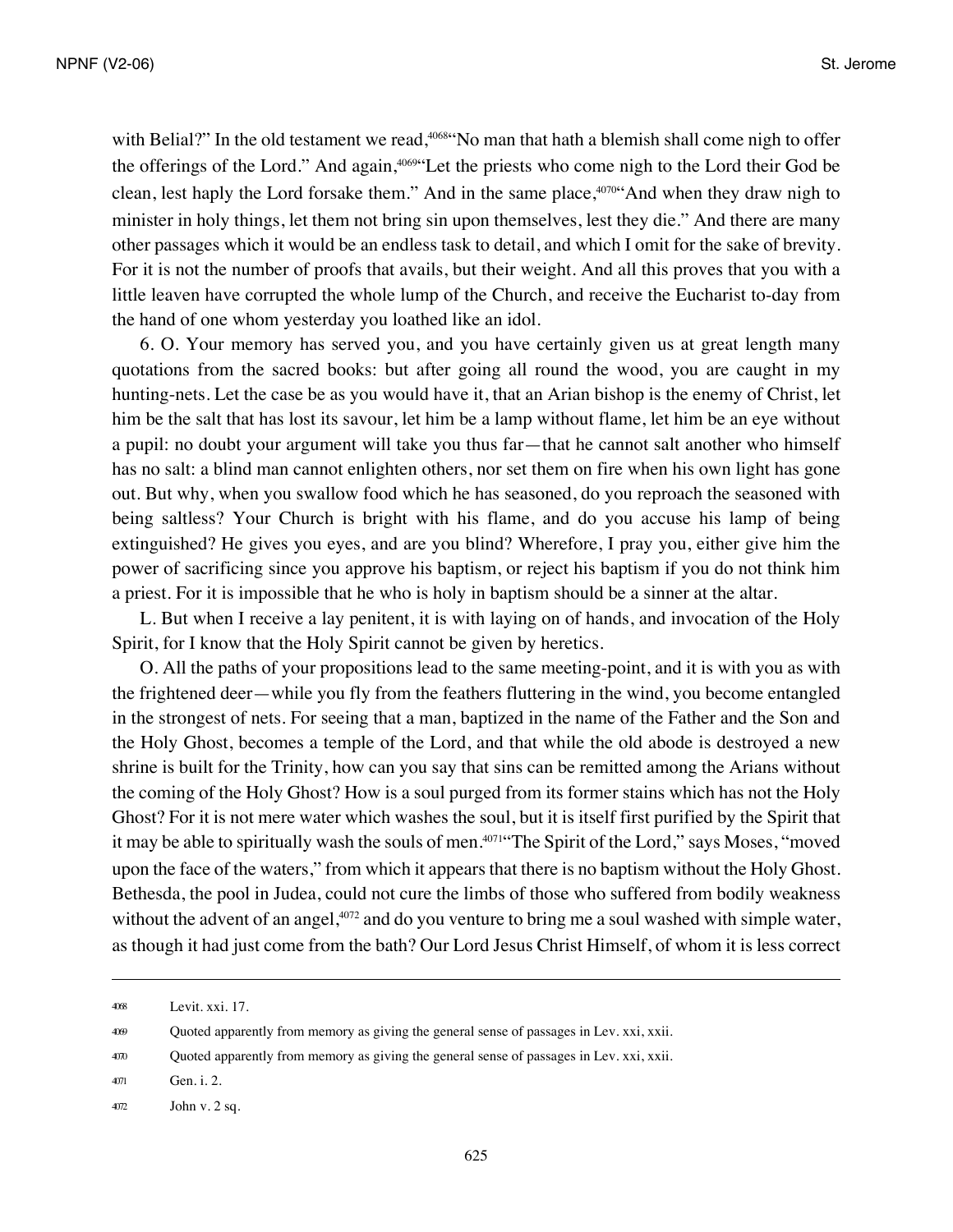to say that He was cleansed by washing than that by the washing of Himself He cleansed all waters, no sooner raised His head from the stream than He received the Holy Ghost. Not that He ever was without the Holy Ghost, inasmuch as He was born in the flesh through the Holy Ghost; but in order to prove that to be the true baptism by which the Holy Ghost comes. So then if an Arian cannot give the Holy Spirit, he cannot even baptize, because there is no baptism of the Church without the Holy Spirit. And you, when you receive a person baptized by an Arian and afterwards invoke the Holy Ghost, ought either to baptize him, because without the Holy Ghost he could not be baptized, or, if he was baptized in the Spirit, you must not invoke the Holy Ghost for your convert who received Him at the time of baptism.

7. L. Pray tell me, have you not read<sup>4073</sup> in the Acts of the Apostles that those who had already been baptized by John, on their saying in reply to the Apostle's question that they had not even heard what the Holy Ghost was, afterwards obtained the Holy Ghost? Whence it is clear that it is possible to be baptized, and yet not to have the Holy Ghost.

O. I do not think that those who form our audience are so ignorant of the sacred books that many words are needed to settle this little question. But before I say anything in support of my assertion, listen while I point out what confusion, upon your view, is introduced into Scripture. What do we mean by saying that John in his baptism could not give the Holy Spirit to others, yet gave him to Christ? And who is that John?<sup>4074</sup> The voice of one crying in the wilderness, Make ye ready the way of the Lord, make his paths straight." He who used to say,<sup>4075"</sup>Behold the Lamb of God, which taketh away the sins of the world": I say too little, he who from his mother's womb cried out,<sup>4076"</sup>And whence is this to me that the mother of my Lord should come unto me," did he not give the Holy Ghost? And did<sup>4077</sup> Ananias give him to Paul? It perhaps looks like boldness in me to prefer him to all other men. Hear then the words of our Lord,<sup>4078"</sup>Among them that are born of women there hath not arisen a greater than John the Baptist." For no prophet had the good fortune both to announce the coming of Christ, and to point Him out with the finger. And what necessity is there for me to dwell upon the praises of so illustrious a man when God the Father even calls him an angel?<sup>40794</sup> Behold, I send my messenger (angel) before thy face, who shall prepare thy way before thee." He must have been an angel who after lodging in his mother's womb at once began to frequent the desert wilds, and while still an infant played with serpents; who, when his eyes had once gazed on Christ thought nothing else worth looking at; who exercised his voice, worthy of a

- 4076 [Luke i. 43.](http://www.ccel.org/ccel/bible/asv.Luke.1.html#Luke.1.43)
- <sup>4077</sup> [Acts ix. 17](http://www.ccel.org/ccel/bible/asv.Acts.9.html#Acts.9.17).
- <sup>4078</sup> [Matt. xi. 11](http://www.ccel.org/ccel/bible/asv.Matt.11.html#Matt.11.11).
- <sup>4079</sup> [Matt. xi. 10](http://www.ccel.org/ccel/bible/asv.Matt.11.html#Matt.11.10).

<sup>4073</sup> [xix. 2.](http://www.ccel.org/ccel/bible/asv.Acts.19.html#Acts.19.2)

<sup>4074</sup> Is. xi. 3; Matt. iii. 3.

<sup>4075</sup> [John i. 29](http://www.ccel.org/ccel/bible/asv.John.1.html#John.1.29).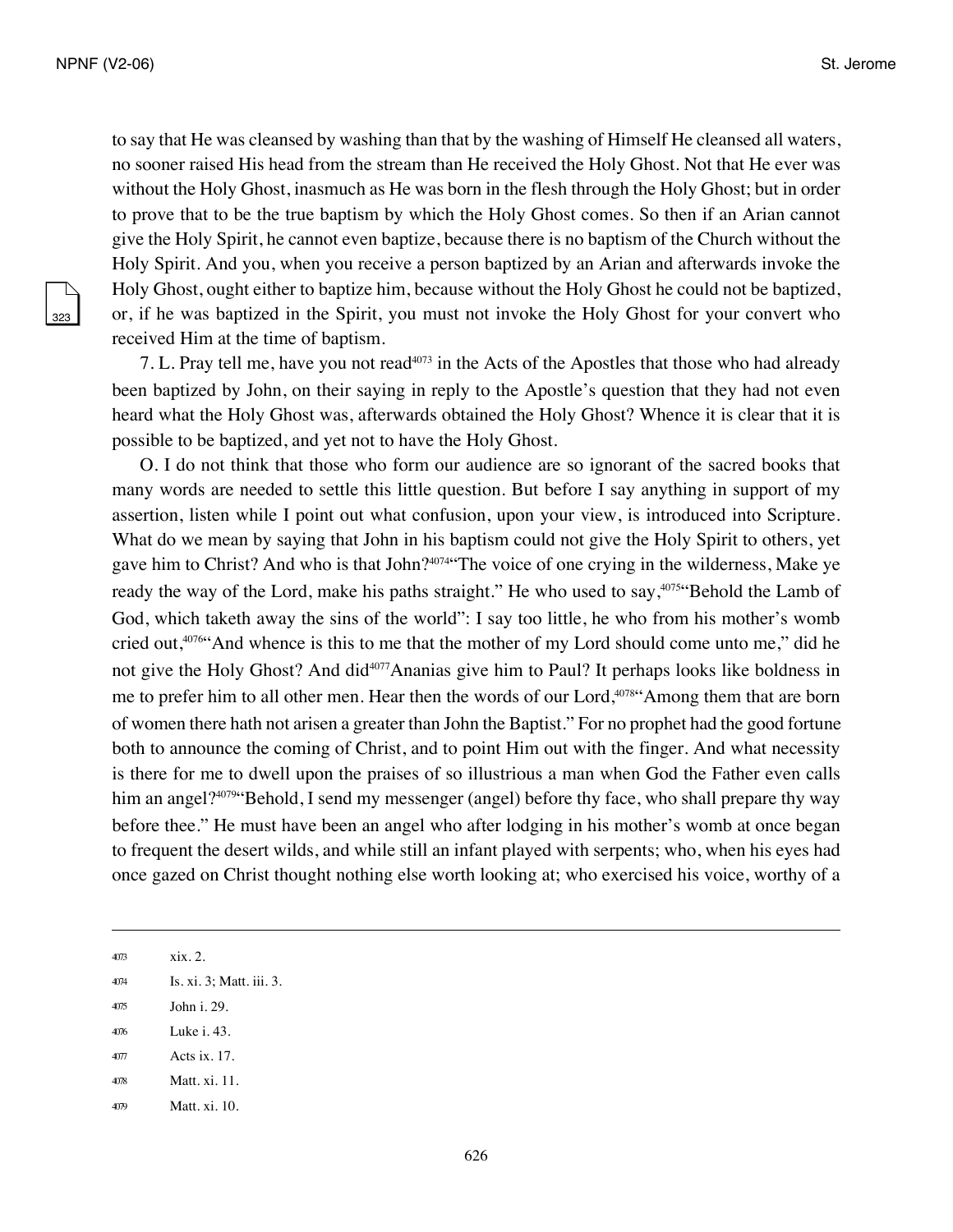messenger of God, in the words of the Lord, which are sweeter than honey and the honey-comb. And, to delay my question no further, thus it behooved<sup>4080</sup>the Forerunner of the Lord to grow up. Now is it possible that a man of such character and renown did not give the Holy Ghost, while Cornelius the centurion received Him before baptism? Tell me, pray, why could he not give Him? You don't know? Then listen to the teaching of Scripture: the baptism of John did not so much consist in the forgiveness of sins as in being a baptism of repentance for the remission of sins, that is, for a future remission, which was to follow through the sanctification of Christ. For it is written,<sup>4081"</sup>John came, who baptized in the wilderness, and preached the baptism of repentance unto remission of sins." And soon after,<sup>4082"</sup> And they were baptized of him in the river Jordan, confessing their sins." For as he himself preceded Christ as His forerunner, so also his baptism was the prelude to the Lord's baptism.<sup>4083"</sup>He that is of the earth," he said, "speaketh of the earth; he that cometh from heaven is above all." And again,<sup>4084"</sup>I indeed baptize you with water, he shall baptize you with the Holy Ghost." But if John, as he himself confessed, did not baptize with the Spirit, it follows that he did not forgive sins either, for no man has his sins remitted without the Holy Ghost. Or if you contentiously argue that, because the baptism of John was from heaven, therefore sins were forgiven by it, show me what more there is for us to get in Christ's baptism. Because it forgives sins, it releases from Gehenna. Because it releases from Gehenna, it is perfect. But no baptism can be called perfect except that which depends on the cross and resurrection of Christ. Thus, although John himself said, 4085"He must increase, but I must decrease," in your perverse scrupulosity you give more than is due to the baptism of the servant, and destroy that of the master to which you leave no more than to the other. What is the drift of your assertion? Just this—it does not strike you as strange that those who had been baptized by John, should afterwards by the laying on of hands receive the Holy Ghost, although it is evident that they did not obtain even remission of sins apart from the faith which was to follow. But you who receive a person baptized by the Arians and allow him to have perfect baptism, after that admission do you invoke the Holy Ghost as if this were still some slight defect, whereas there is no baptism of Christ without the Holy Ghost? But I have wandered too far, and when I might have met my opponent face to face and repelled his attack, I have only thrown a few light darts from a distance. The baptism of John was so far imperfect that it is plain they who had been baptized by him were afterwards baptized with the baptism of

- 4082 [Mark i. 5](http://www.ccel.org/ccel/bible/asv.Mark.1.html#Mark.1.5).
- <sup>4083</sup> [John iii. 31.](http://www.ccel.org/ccel/bible/asv.John.3.html#John.3.31)
- <sup>4084</sup> [Matt. iii. 11.](http://www.ccel.org/ccel/bible/asv.Matt.3.html#Matt.3.11)
- <sup>4085</sup> [John iii. 30.](http://www.ccel.org/ccel/bible/asv.John.3.html#John.3.30)

<sup>4080</sup> We venture to read 'decebat' instead of 'dicebat.' Otherwise, we may render 'Thus (the Scripture) said that,' etc.

<sup>4081</sup> [Mark i. 4](http://www.ccel.org/ccel/bible/asv.Mark.1.html#Mark.1.4).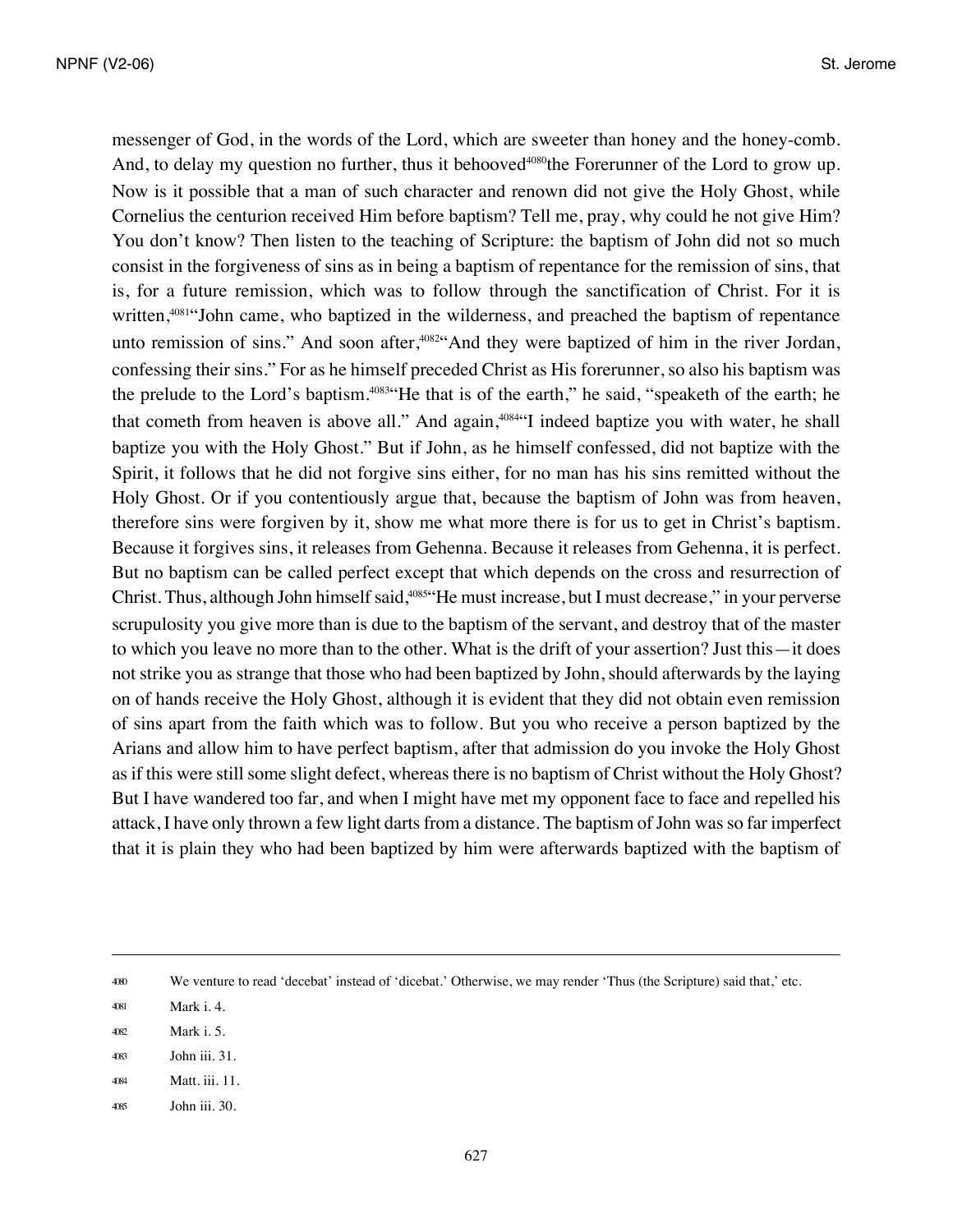Christ. For thus the history relates,<sup>408644</sup> And it came to pass that while Apollos was at Corinth, Paul having passed through the upper country came to Ephesus, and found certain disciples: and he said unto them, Did ye receive the Holy Ghost when ye believed? And they said unto him, Nay, we did not so much as hear whether the Holy Ghost was given. And he said, Into what then were ye baptized? And they said, Into John's baptism. And Paul said, John baptized with the baptism of repentance, saying unto the people, that they should believe on Him which should come after him, that is, on Jesus. And when they heard this, they were baptized into the name of the Lord Jesus: And when Paul had laid his hands upon them, immediately the Holy Ghost fell on them." If then they were baptized with the true and lawful baptism of the Church, and thus received the Holy Ghost: do you follow the apostles and baptize those who have not had Christian baptism, and you will be able to invoke the Holy Ghost.

8. L. Thirsty men in their dreams eagerly gulp down the water of the stream, and the more they drink the thirstier they are. In the same way you appear to me to have searched everywhere for arguments against the point I raised, and yet to be as far as ever from being satisfied. Don't you know that the laying on of hands after baptism and then the invocation of the Holy Spirit is a custom of the Churches? Do you demand Scripture proof? You may find it in the Acts of the Apostles. And even if it did not rest on the authority of Scripture the consensus of the whole world in this respect would have the force of a command. For many other observances of the Churches, which are due to tradition, have acquired the authority of the written law, as for instance<sup>4087</sup>the practice of dipping the head three times in the laver, and then, after leaving the water, of <sup>4088</sup>tasting mingled milk and honey in representation of infancy;<sup>4089</sup>and, again, the practices of standing up in worship on the Lord's day, and ceasing from fasting every Pentecost; and there are many other unwritten practices which have won their place through reason and custom. So you see we follow the practice of the Church, although it may be clear that a person was baptized before the Spirit was invoked.

9. O. I do not deny that it is the practice of the Churches in the case of those who living far from the greater towns have been baptized by presbyters and deacons, for the bishop to visit them, and by the laying on of hands to invoke the Holy Ghost upon them. But how shall I describe your habit of applying the laws of the Church to heretics, and of exposing the virgin entrusted to you in

4086 [Acts xix. 1](http://www.ccel.org/ccel/bible/asv.Acts.19.html#Acts.19.1), sqq.

<sup>4087</sup> Triple immersion, that is, thrice dipping the head while standing in the water, was the all but universal rule of the Church in early times. There is proof of its existence in Africa, Palestine, Egypt, at Antioch and Constantinople, in Cappadocia and Rome. See Basil, On the H. Sp. § 66, and Apostolical Canons. Gregory the Great ruled that either form was allowable, the one symbolizing the Unity of the Godhead, the other the Trinity of Persons.

<sup>4088</sup> This ceremony together with the kiss of peace and white robes probably dated from very early times. In the fourth century some new ceremonies were introduced, such as the use of lights and salt, the unction with oil before baptism in addition to that with chrism which continued to be administered after baptism.

<sup>4089</sup> At Holy Communion the first prayer of the faithful was said by all kneeling. During the rest of the liturgy all stood. At other times of service the rule was for all to kneel in prayer except on Sundays and between Easter and Whitsuntide.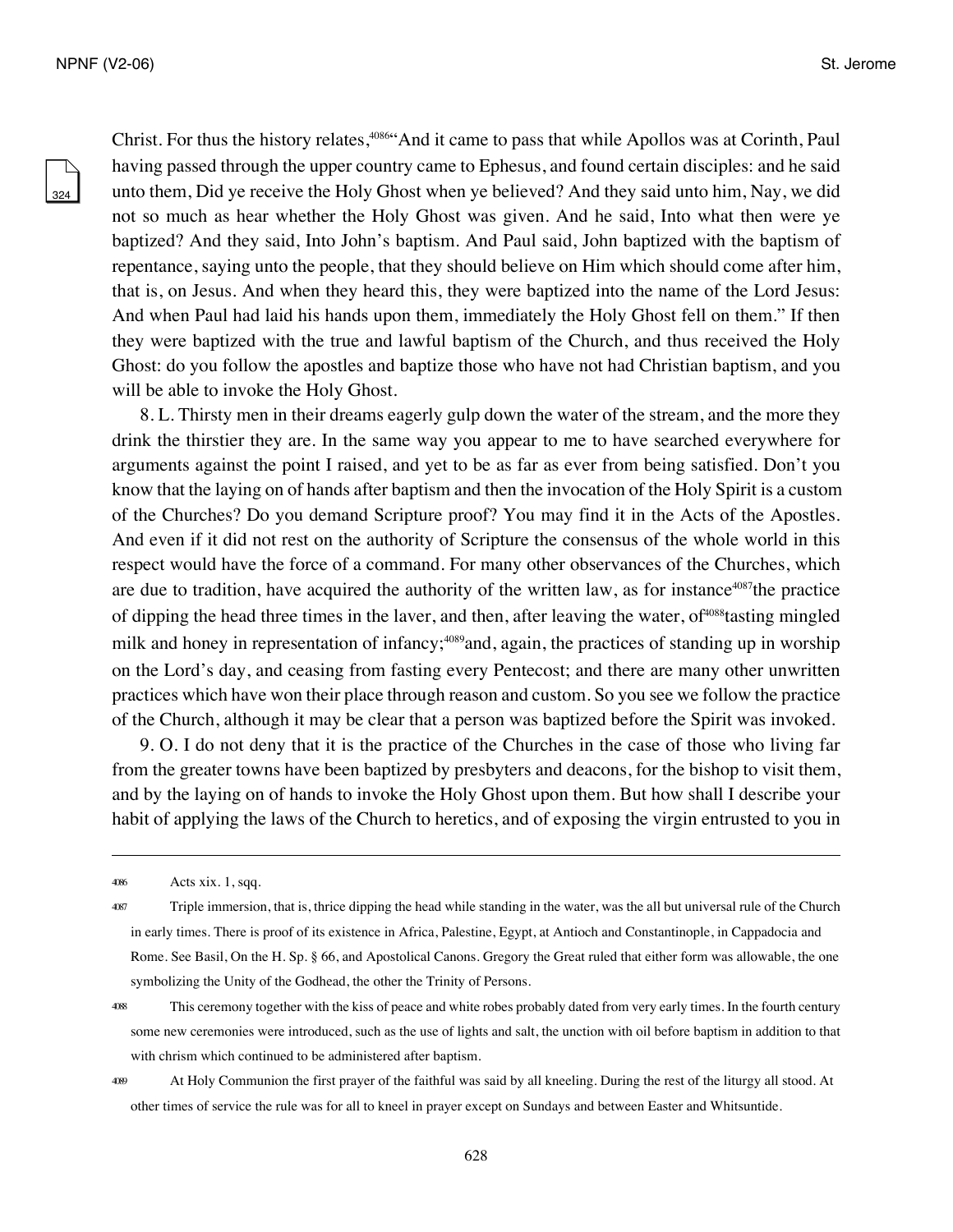the brothels of harlots? If a bishop lays his hands on men he lays them on those who have been baptized in the right faith, and who have believed that the Father, Son, and Holy Ghost, are three persons, but one essence. But an Arian has no faith but this (close your ears, my hearers, that you may not be defiled by words so grossly impious), that the Father alone is very God, and that Jesus Christ our Saviour is a<sup>4090</sup>creature, and<sup>4091</sup>the Holy Ghost the Servant of both. How can he then receive the Holy Ghost from the Church, who has not yet obtained remission of sins? For the Holy Ghost must have a clean abode: nor will He become a dweller in that temple which has not for its chief priest the true faith. But if you now ask how it is that a person baptized in the Church does not receive the Holy Ghost, Whom we declare to be given in true baptism, except by the hands of the bishop, let me tell you that our authority for the rule is the fact that after our Lord's ascension the Holy Ghost descended upon the Apostles. And in many places we find it the practice, more by way of honouring the<sup>4092</sup>episcopate than from any compulsory law. Otherwise, if the Holy Ghost descends only at the bishop's prayer, they are greatly to be pitied who in isolated houses, or in forts, or retired places, after being baptized by the presbyters and deacons have fallen asleep before the bishop's visitation. The well-being of a Church depends upon the dignity of its chief-priest, and unless some extraordinary and unique functions be assigned to him, we shall have as many schisms in the Churches as there are priests. Hence it is that without ordination and the bishop's license neither presbyter nor deacon has the power to baptize. And yet, if necessity so be, we know that even laymen may, and frequently do, baptize. For as a man receives, so too he can give; for it will hardly be said that we must believe that the eunuch whom Philip<sup>4093</sup> baptized lacked the Holy Spirit. The Scripture thus speaks concerning him, "And they both went down into the water; and Philip baptized him." And on leaving the water, "The Holy Spirit fell upon the eunuch." You may perhaps think that we ought to set against this the passage in which we read, "Now when the apostles which were at Jerusalem heard that Samaria had received the word of God, they sent unto them Peter and John: who, when they were come down, prayed for them that they might receive the Holy Ghost: for as yet he was fallen upon none of them." But why this was, the context tells us,—"Only they had been baptized into the name of the Lord Jesus. Then laid they their hands on them, and they received the Holy Ghost." And if you here say that you do the same, because the heretics have not baptized into the Holy Spirit, I must remind you that Philip was not separated from the Apostles, but belonged to the same Church and preached the same Lord Jesus Christ: that he was without question a deacon of those who afterwards laid their hands on his converts. But when you say that the Arians have not a Church, but a synagogue, and that their clergy do not worship God but

<sup>4093</sup> [Acts viii. 26](http://www.ccel.org/ccel/bible/asv.Acts.8.html#Acts.8.26) sq.

<sup>4090</sup> The Arians said He was the creature (made out of nothing) through whom the Father gave being to all other creatures.

<sup>4091</sup> The Macedonians, who became nearly co-extensive with the Semi-Arians about 360, held that the Spirit not being 'very' God must be a creature and therefore a Servant of God.

<sup>4092</sup> Sacerdotium—often used by Jerome in a special sense for the Episcopate. He says of Pammachius and of himself (Letter xlv., 3) that many people thought them digni sacerdotio, meaning the Bishopric of Rome.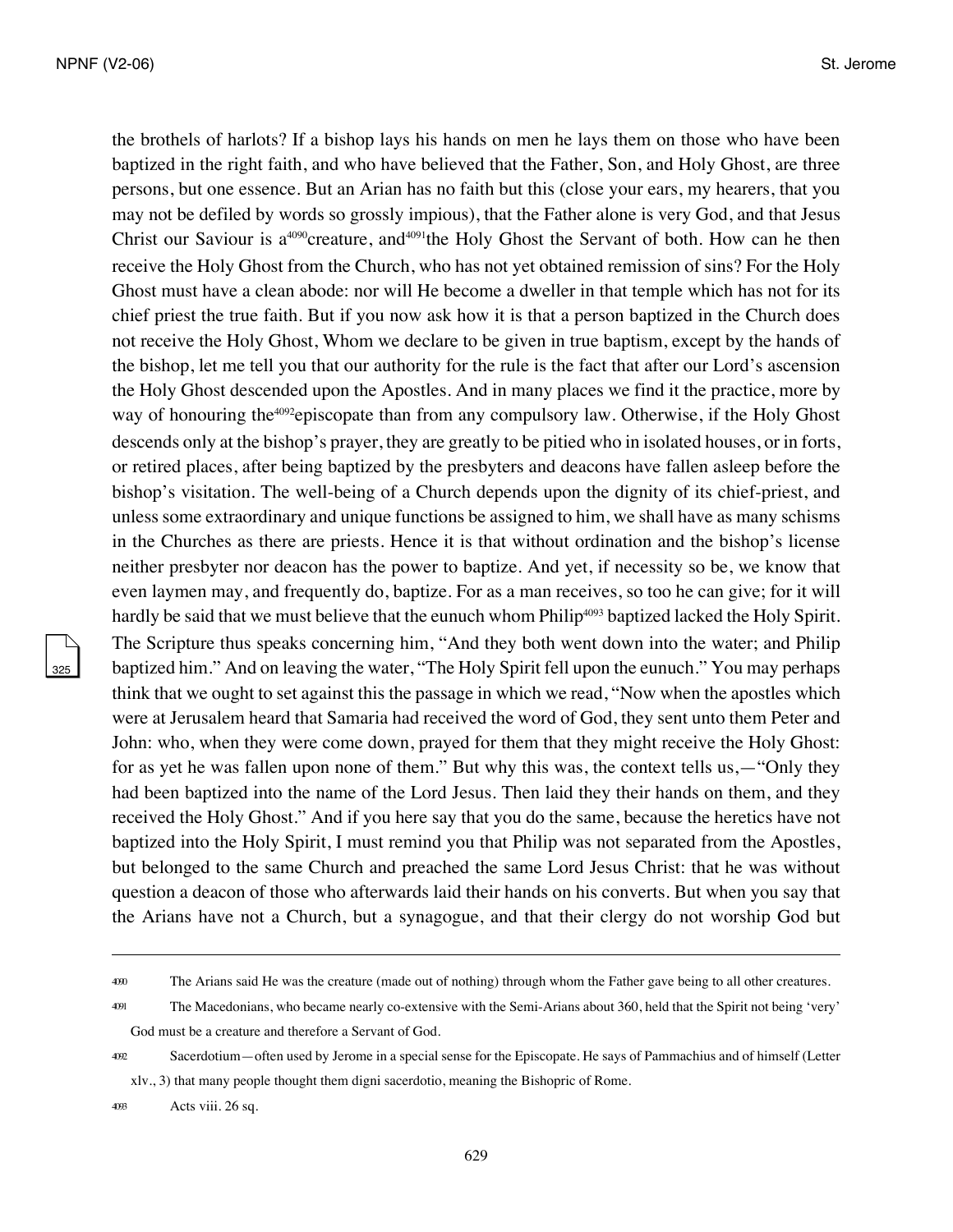creatures and idols, how can you maintain that you ought to act upon the same principle in cases so totally different?

L. You repel my attack in front with vigour and firmness: but you are smitten in the rear and leave your back exposed to the darts. Let us even grant that the Arians have no baptism, and therefore that the Holy Ghost cannot be given by them, because they themselves have not yet received remission of sins; this altogether makes for victory on my side, and all your argumentative wrestling is but laborious toil to give me the conqueror's palm. An Arian has no baptism; how is it then that he has the episcopate? There is not even a layman among them, how can there be a bishop? I may not receive a beggar, do you receive a king? You surrender your camp to the enemy, and are we to reject one of their deserters?

11. O. If you remember what has been said you would know that you have been already answered; but in yielding to the love of contradiction you have wandered from the subject, like those persons who are talkative rather than eloquent, and who, when they cannot argue, still continue to wrangle. On the present occasion it is not my aim to either accuse or defend the Arians, but rather to get safely past the turning-post of the race, and to maintain that we receive a bishop for the same reason that you receive a layman. If you grant forgiveness to the erring, I too pardon the penitent. If he that baptizes a person into our belief has had no injurious effect upon the person baptized, it follows that he who consecrates a bishop in the same faith causes no defilement to the person consecrated. Heresy is subtle, and therefore the simple-minded are easily deceived. To be deceived is the common lot of both layman and bishop. But you say, a bishop could not have been mistaken. The truth is, men are elected to the episcopate who come from the bosom of Plato and Aristophanes. How many can you find among them who are not fully instructed in these writers? Indeed all, whoever they may be, that are ordained at the present day from among the literate class make it their study not how to seek out the marrow of Scripture, but how to tickle the ears of the people with the flowers of rhetoric. We must further add that the Arian heresy goes hand in hand with the wisdom of the world, and<sup>4094</sup> borrows its streams of argument from the fountains of Aristotle. And so we will act like children when they try to outdo one another—whatever you say I will say: what you assert, I will assert: whatever you deny, I will deny. We allow that an Arian may baptize; then he must be a bishop.<sup>4095</sup> If we agree that Arian baptism is invalid, you must reject the layman, and I must not accept the bishop. I will follow you wherever you go; we shall either stick in the mud together, or shall get out together.

<sup>4094</sup> "The philosophical relations of Arianism have been differently stated. Baur, Newman (The Arians, p. 17), and others, bring it into connection with Aristotle, and Athanasianism with Plato; Petavius, Ritter, and Voigt, on the contrary, derive the Arian idea of God from Platonism and Neo-Platonism. The empirical, rational, logical tendency of Arianism is certainly more Aristotelian than Platonic, and so far Baur and Newman are right; but all depends on making either revelation and faith, or philosophy and reason, the starting point and ruling power of theology." Doctor Schaff in Dict. of Chris. Biog.

<sup>4095</sup> Baptism was at this time, as a rule, administered by the bishop alone.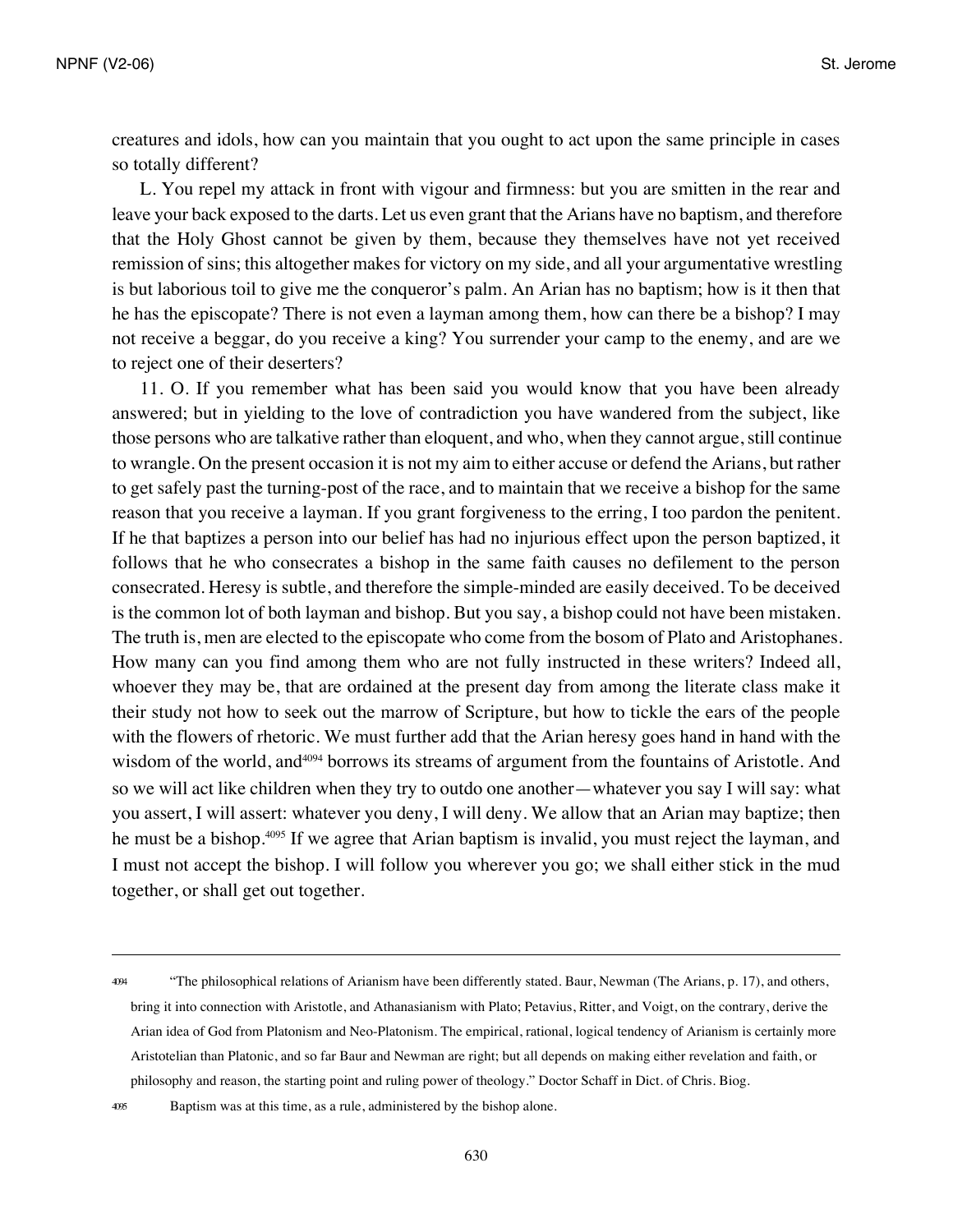12. L. We pardon a layman because, when he was baptized, he had a sincere impression that he was joining the Church. He believed and was baptized in accordance with his faith.

O. That is something new for a man to be made a Christian by one who is not a Christian. When he joined the Arians into what faith was he baptized? Of course into that which the Arians held. If on the other hand we are to suppose that his own faith was correct, but that he was knowingly baptized by heretics, he does not deserve the indulgence we grant to the erring. But it is quite absurd to imagine that, going as a pupil to the master, he understands his art before he has been taught. Can you suppose that a man who has just turned from worshipping idols knows Christ better than his teacher does? If you say, he sincerely believed in the Father, and the Son, and the Holy Ghost, and therefore obtained baptism, what, let me ask, is the meaning of being sincerely ignorant of what one believes? He sincerely believed. What did he believe? Surely when he heard the three names, he believed in three Gods, and was an idolater; or by the three titles he was led to believe in a God with three names, and so fell into the<sup>4096</sup>Sabellian heresy. Or he was perhaps trained by the Arians to believe that there is one true God, the Father, but that the Son and the Holy Spirit are creatures. What else he may have believed, I know not: for we can hardly think that a man brought up in the Capitol would have learnt the doctrine of the co-essential Trinity. He would have known in that case that the Father, Son, and Holy Spirit are not divided in nature, but in person. He would have known also that the name of Son was implied in that of Father and the name of Father in that of Son. It is ridiculous to assert that any one can dispute concerning the faith before he believes it; that he understands a mystery before he has been initiated; that the baptizer and the baptized hold different views respecting God. Besides, it is the custom at baptism to ask, after the confession of faith in the Trinity, do you believe in Holy Church? Do you believe in the remission of sins? What Church do you say he believed in? The Church of the Arians? But they have no Church. In ours? But the man was not baptized into it: he could not believe in that whereof he was ignorant.

L. I see that you can prattle cleverly about each point that I raise; and when we let fly a dart you elude it by a harangue which serves you for a shield; I will therefore hurl a single spear which will be strong enough to pierce your defences and the hail-storm of your words. I won't allow strength any longer to be overcome by artifice. Even a layman baptized without the Church, if he be baptized according to the faith, is received only as a penitent: but a bishop either does no penance and remains a bishop, or, if he does penance he ceases to be a bishop. Wherefore we do right both in welcoming the penitent layman, and in rejecting the bishop, if he wishes to continue in his office.

O. An arrow which is discharged from the tight-drawn bow is not easy to avoid, for it reaches him at whom it was aimed before the shield can be raised to stop it. On the other hand your propositions are pointless and therefore cannot pierce an opponent. The spear then which you have

<sup>4096</sup> This was, approximately, the Patripassian form of the heresy, according to which the person of the Father who is one with the Son, was incarnate in Christ, and the Father might then be said to have died upon the cross. The personality of the Holy Ghost appears to have been denied. With varying shades of opinion and modes of expression the doctrine was expounded by Praxeas (circ. a.d. 200), Noetius (a.d. 220), Sabellius (a.d. 225), Beryllus and Paul of Samosata (circ. a.d. 250).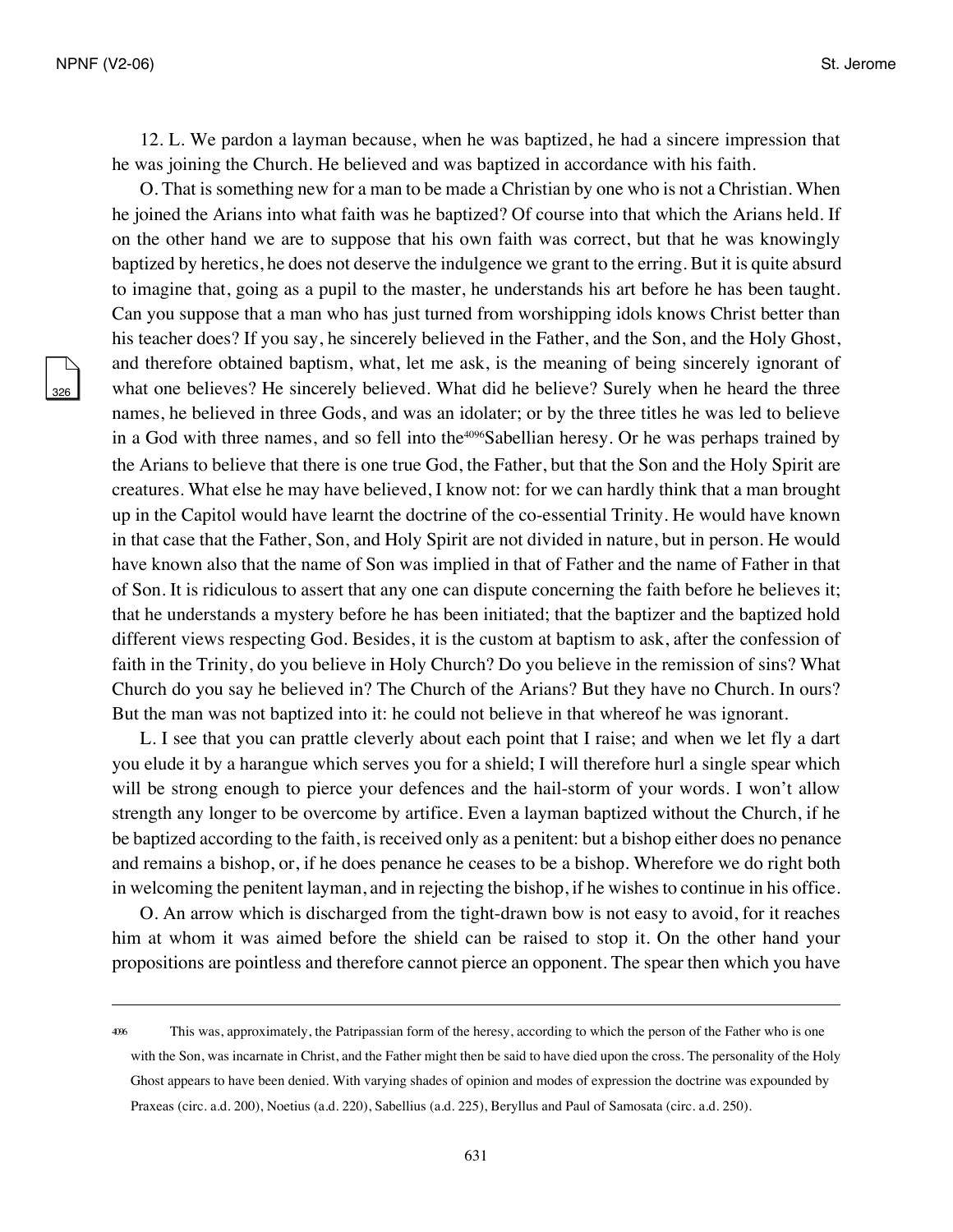hurled with all your might and about which you speak such threatening words, I turn aside, as the saying is, with my little finger. The point in dispute is not merely whether a bishop is incapable of penitence and a layman capable, but whether a heretic has received valid baptism. If he has not (and this follows from your position), how can he be a penitent, before he is a Christian? Show me that a layman coming from the Arians has valid baptism, and then I will not deny him penitence. But if he is not a Christian, if he had no priest to make him a Christian, how can he do penance when he is not yet a believer?

14. L. I beseech you lay aside the methods of the philosophers and let us talk with Christian simplicity; that is, if you are willing to follow not the logicians, but the Galilean fishermen. Does it seem right to you that an Arian should be a bishop?

O. You prove him a bishop because you receive those he has baptized. And it is here that you are to blame:—Why are there walls of separation between us when we are at one in faith and in receiving Arians?

L. I asked you before not to talk like a philosopher, but like a Christian.

O. Do you wish to learn, or to argue?

L. Of course I argue because I want to know the reason for what you do.

O. If you argue, you have already had an answer. I receive an Arian bishop for the same reason that you receive a person who is only baptized. If you wish to learn, come over to my side: for an opponent must be overcome, it is only a disciple who can be taught.

L. Before I can be a disciple, I must hear one preach whom I feel to be my master.

O. You are not dealing quite fairly: you wish me to be your teacher on the terms that you may treat me as an opponent whenever you please. I will teach you therefore in the same spirit. We agree in faith, we agree in receiving heretics, let us also be at one in our terms of communion.

L. That is not teaching, but arguing.

O. As you ask for peace with a shield in your hand, I also must carry my olive branch with a sword grafted in it.

L. I drop my hands in token of submission. You are conqueror. But in laying down my arms, I ask the meaning of the oath you force me to take.

O. Certainly, but first I congratulate you, and thank Christ my God for your good dispositions which have made you turn from the unsavoury teaching of the  $4097$ Sardinians to that which the whole world approves as true; and no longer say as some do,<sup>4098"</sup>Help, Lord; for the godly man teaseth." By their impious words they make of none effect the cross of Christ, subject the Son of God to the devil, and would have us now understand the Lord's lamentation over sinners to apply to all men,<sup>4099"</sup>What profit is there in my blood, when I go down to the pit?" But God forbid that our Lord

<sup>4099</sup> [Ps. xxx. 9.](http://www.ccel.org/ccel/bible/asv.Ps.30.html#Ps.30.9)

[327](http://www.ccel.org/ccel/schaff/npnf206/Page_327.html)

<sup>4097</sup> That is the followers of Lucifer, whose see was in Sardinia.

<sup>4098</sup> [Ps. xii. 1.](http://www.ccel.org/ccel/bible/asv.Ps.12.html#Ps.12.1) The Luciferians believed that few or none outside their own sect could be saved.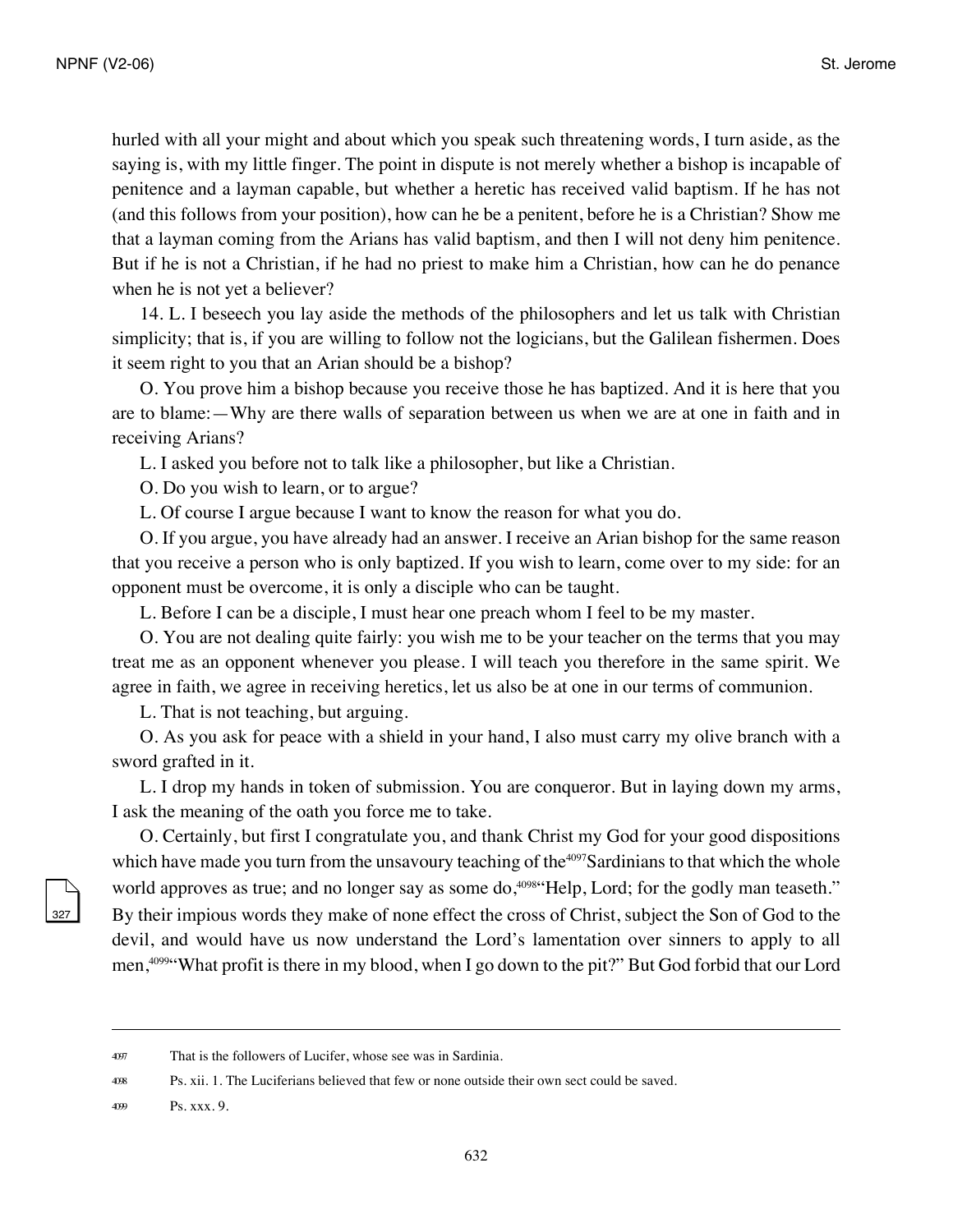should have died in vain.<sup>4100</sup>The strong man is bound, and his goods are spoiled. What the Father says is fulfilled,<sup>4101"</sup>Ask of me, and I will give thee the nations for thine inheritance, and the uttermost parts of the earth for thy possession."4102"Then the channels of water appeared, and the foundations of the world were laid bare."<sup>4103"</sup>In them hath he set a tabernacle for the sun, and there is nothing hid from the heat thereof." The Psalmist fully possessed by God sings,<sup>4104"</sup>The swords of the enemy are come to an end, and the cities which thou hast overthrown."

15. And what is the position, I should like to know, of those excessively scrupulous, or rather excessively profane persons, who assert that there are more synagogues than Churches? How is it that the devil's kingdoms have been destroyed, and now at last in the consummation of the ages, the idols have fallen? If Christ has no Church, or if he has one only, in Sardinia, he has grown very poor. And if Satan owns Britain, Gaul, the East, the races of India, barbarous nations, and the whole world at the same time, how is it that the trophies of the cross have been collected in a mere corner of the earth? Christ's powerful opponent, forsooth, gave over to him the<sup>4105</sup>serpent of Spain: he disdained to own a poor province and its half-starved inhabitants. If they flatter themselves that they have on their side that verse of the gospel,<sup>4106"</sup>Howbeit when the Son of man cometh, shall he find faith on the earth?" let me remind them that the faith in question is that of which the Lord himself said,<sup>4107"</sup>Thy faith hath made thee whole." And elsewhere, of the centurion,<sup>4108"</sup>I have not found so great faith, no, not in Israel." And again, to the Apostles,<sup>4109"</sup>Why are ye fearful, O ye of little faith?" In another place also,<sup>4110"</sup>If ye have faith as a grain of mustard seed, ye shall say unto this mountain, Remove hence to yonder place, and it shall remove." For neither the centurion nor that poor woman who for twelve years was wasting away with a bloody flux, had believed in the mysteries of the Trinity, for these were revealed to the Apostles after the resurrection of Christ; so that the faith of such as believe in the mystery of the Trinity might have its due preeminence: but

<sup>4101</sup> [Ps. ii. 8](http://www.ccel.org/ccel/bible/asv.Ps.2.html#Ps.2.8).

4103 Lit. In the sun hath he placed his tabernacle, and there is none who can hide himself from the heat thereof. [Ps. xix. 6](http://www.ccel.org/ccel/bible/asv.Ps.19.html#Ps.19.6).

- <sup>4108</sup> [Matt. viii. 10](http://www.ccel.org/ccel/bible/asv.Matt.8.html#Matt.8.10).
- <sup>4109</sup> [Matt. viii. 26](http://www.ccel.org/ccel/bible/asv.Matt.8.html#Matt.8.26).
- <sup>4110</sup> [Matt. xvii. 20](http://www.ccel.org/ccel/bible/asv.Matt.17.html#Matt.17.20).

<sup>4100</sup> [Mark iii. 27.](http://www.ccel.org/ccel/bible/asv.Mark.3.html#Mark.3.27)

<sup>4102</sup> [Ps. xviii. 15](http://www.ccel.org/ccel/bible/asv.Ps.18.html#Ps.18.15).

<sup>4104</sup> [Ps. ix. 6](http://www.ccel.org/ccel/bible/asv.Ps.9.html#Ps.9.6). Sept. Vulg. Syr.

<sup>4105</sup> The allusion is doubtful. It probably refers to some province of Spain (perhaps that of the Ibera or Ebro), in which the views of Lucifer prevailed and which his followers considered almost the sole land of the faithful. The expression, however, is used in a more general sense by Jerome, Letter VI.

<sup>4106</sup> [Luke xviii. 8.](http://www.ccel.org/ccel/bible/asv.Luke.18.html#Luke.18.8)

<sup>4107</sup> [Matt. ix. 22](http://www.ccel.org/ccel/bible/asv.Matt.9.html#Matt.9.22).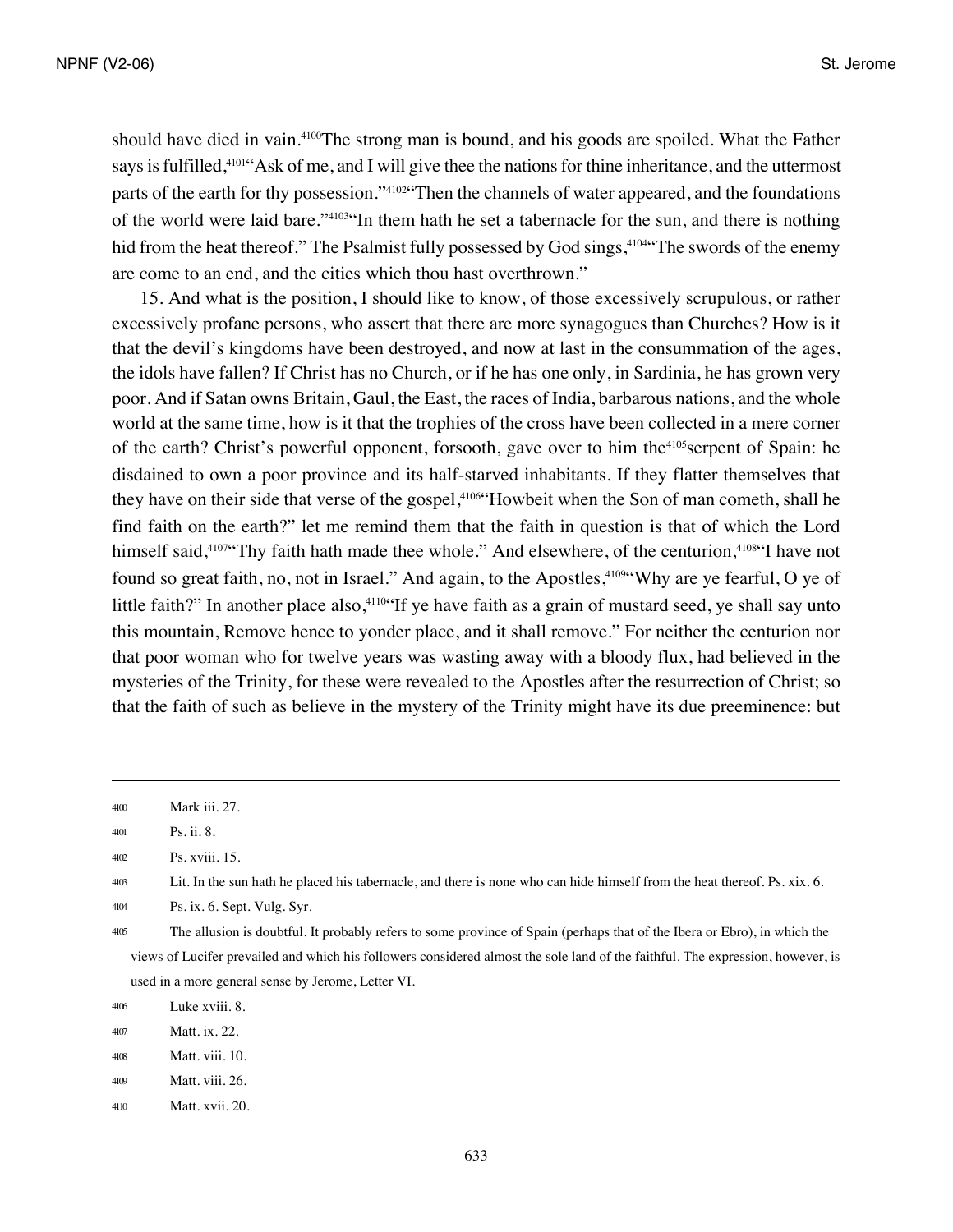it was her singleness of mind and her devotion to her God that met with our Lord's approval.<sup>4111"</sup>For she said within herself, If I do but touch his garment, I shall be made whole." This is the faith which our Lord said was seldom found. This is the faith which even in the case of those who believe aright is hard to find in perfection.<sup>4112"</sup>According to your faith, be it done unto you," says God. I do not, indeed, like the sound of those words. For if it be done unto me according to my faith, I shall perish. And yet I certainly believe in God the Father, I believe in God the Son, and I believe in God the Holy Ghost. I believe in one God; nevertheless, I would not have it done unto me according to my faith. For the enemy often comes, and sows tares in the Lord's harvest. I do not mean to imply that anything is greater than the purity of heart which believes that mystery; but undoubted faith towards God it is hard indeed to find. To make my meaning plain, let us suppose a case:—I stand to pray; I could not pray, if I did not believe; but if I really believed, I should cleanse that heart of mine with which God is seen, I should beat my hands upon my breast, the tears would stream down my cheeks, my body would shudder, my face grow pale, I should lie at my Lord's feet, weep over them, and wipe them with my hair, I should cling to the cross and not let go my hold until I obtained mercy. But, as it is, frequently in my prayers I am either walking in the arcades, or calculating my interest, or am carried away by base thoughts, so as to be occupied with things the mere mention of which makes me blush. Where is our faith? Are we to suppose that it was thus that Jonah prayed? or the three youths? or Daniel in the lion's den? or the robber on the cross? I have given these illustrations that you may understand my meaning. But let every one commune with his own heart, and he will find throughout the whole of life how rare a thing it is to find a soul so faithful that it does nothing through the love of glory, nothing on account of the petty gossip of men. For he who fasts does not as an immediate consequence fast unto God, nor he who holds out his hand to a poor man, lend to the Lord. Vice is next-door neighbour to virtue. It is hard to rest content with God alone for judge.

[328](http://www.ccel.org/ccel/schaff/npnf206/Page_328.html)

16. L. I was reserving that passage until last, and you have anticipated my question about it. Almost all our party, or rather not mine any more, use it as a sort of controversial battering ram: as such I am exceedingly glad to see it broken to pieces and pulverized. But will you be so good as to fully explain to me, not in the character of an opponent but of a disciple, why it is that the Church receives those who come from the Arians? The truth is I am unable to answer you a word, but I do not yet give a hearty assent to what you say.

17. O. When Constantius was on the throne and Eusebius and Hypatius were Consuls, there was composed, under the pretext of unity and faith,<sup>4113</sup> an unfaithful creed, as it is now acknowledged to have been. For at that time, nothing seemed so characteristic of piety, nothing so befitting a servant of God, as to follow after unity, and to shun separation from communion with the rest of

<sup>4111</sup> [Matt. ix. 21](http://www.ccel.org/ccel/bible/asv.Matt.9.html#Matt.9.21).

<sup>4112</sup> [Matt. ix. 29](http://www.ccel.org/ccel/bible/asv.Matt.9.html#Matt.9.29).

<sup>4113</sup> For an account of the "Dated Creed" here referred to, and of the Councils of Seleucia and Ariminum, a.d. 359, see Bright's History of the Church, a.d. 313–451, fourth edition, pp. 93–100.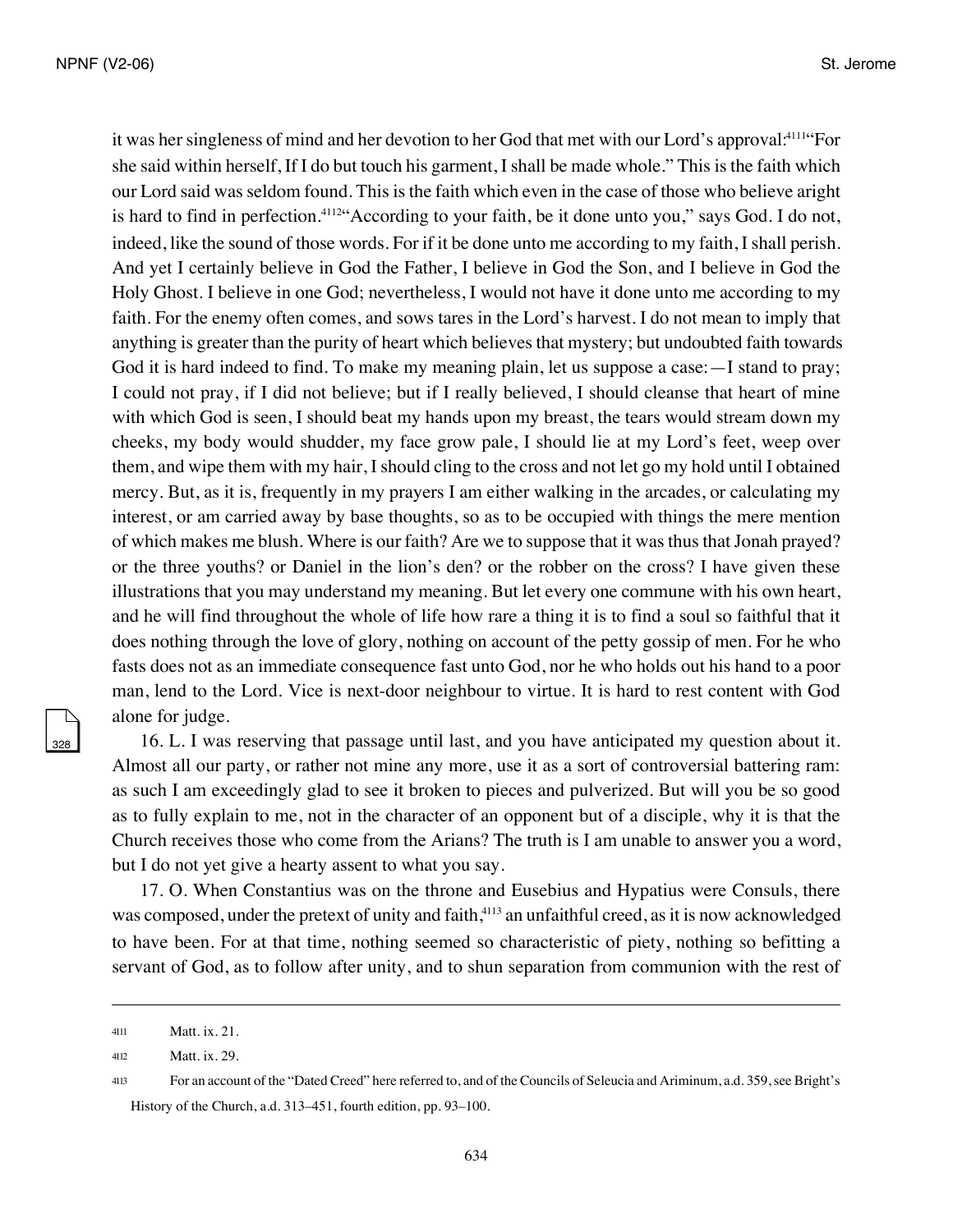the world. And all the more because the current profession of faith no longer exhibited on the face of it anything profane. "We believe," said they, "in one true God, the Father Almighty. This we also confess: We believe in the only begotten Son of God, who, before all worlds, and before all their origins,4114 was born of God. The only-begotten Son, moreover, we believe to be born alone of the Father alone, God of God, like to his Father who begot Him, according to the Scriptures; whose birth no one knows, but the Father alone who begot Him." Do we find any such words inserted here as<sup>4115"</sup>There was a time, when he was not?" Or, "The Son of God is a creature though not made of things which exist." No. This is surely the perfection of faith to say we believe Him to be God of God. Moreover, they called Him the only begotten, "born alone of the Father." What is the meaning of *born?* Surely, *not made*. His birth removed all suspicion of His being a creature. They added further, "Who came down from heaven, was conceived of the Holy Ghost, born of the Virgin Mary, crucified by Pontius Pilate, rose again the third day from the dead, ascended into heaven, sitteth at the right hand of the Father, who will come to judge the quick and the dead." There was the ring of piety in the words, and no one thought that poison was mingled with the honey of such a proclamation.

18. As regards the term4116*Usia*, it was not rejected without a show of reason for so doing.4117"Because it is not found in the Scriptures," they said, "and its novelty is a stumbling-block to many, we have thought it best to dispense with it." The bishops were not anxious about the name, so long as that which it implied was secured. Lastly, at the very time when rumour was rife that there had been some insincerity in the statement of the faith, Valens, bishop of Mursa, who had drawn it up, in the presence of Taurus the pretorian prefect who attended the Synod by imperial command, declared that he was not an Arian, and that he utterly abhorred their blasphemies. However, the thing had been done in secret, and it had not extinguished the general feeling. So on another day, when crowds of bishops and laymen came together in the Church at Ariminum,

<sup>4116</sup> Usia (οὐσία) is defined by Cyril of Alexandria as that which has existence in itself, independent of everything else to constitute it. A discussion of both it and its companion term *hypostasis* may be found in Newman's Arians, Appendix p. 432. Around οὐσία, or some compound of the word, the great Arian controversy always raged. In asserting that the son was *homoousios* with the Father, i.e., consubstantial or co-essential, the Church affirmed the Godhead of the Son. But the formula experienced varying fortunes. It was disowned as savouring of heterodoxy by the Council of Antioch (264–269) which was held to decide upon the views of Paulus: was imposed at Nicæa (325): considered inexpedient by the great body of the episcopate in the next generation: was most cautiously put forward by Athanasius himself (see Stanley's Hist. of Eastern Church, 1883, p. 240): does not occur in the catecheses of S. Cyril of Jerusalem (347): was momentarily abandoned by 400 bishops at Ariminum who were "tricked and worried" into the act. "They had not," says Newman, "yet got it deeply fixed in their minds as a sort of first principle, that to abandon the formula was to betray the faith."

<sup>4117</sup> The distinguishing principle of the doctrine of Acacius was adherence to Scriptural phraseology. See Bright's Hist., p. 69.

<sup>4114</sup> Principium, the equivalent of the Greek ᾽Αρχή, which means beginning, or principle, or power.

<sup>4115</sup> These two propositions constituted the essence of the teaching of Arius.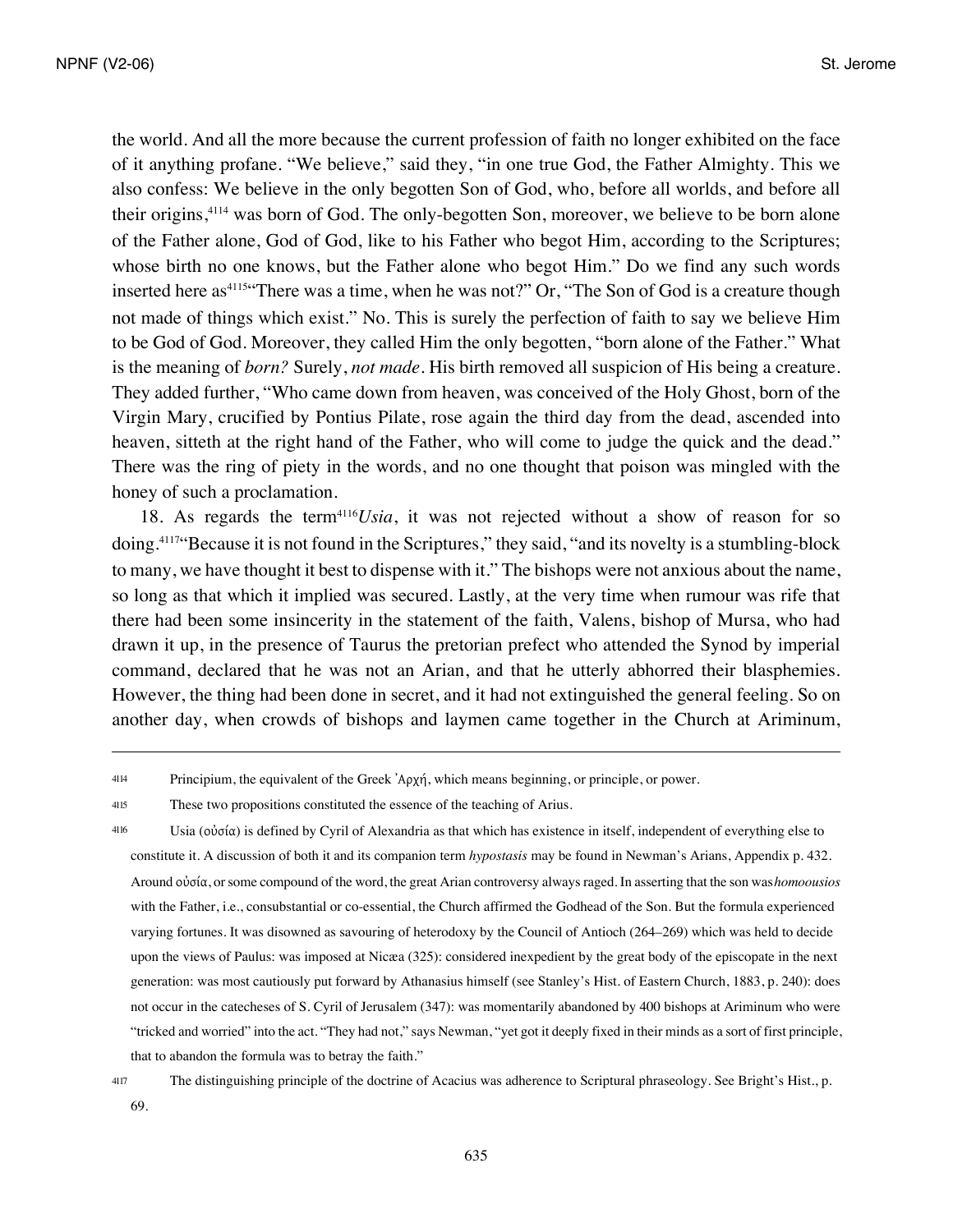Muzonius, bishop of the province of Byzacena, to whom by reason of seniority the first rank was assigned by all, spoke as follows: "One of our number has been authorized to read to you, reverend fathers, what reports are being spread and have reached us, so that the evil opinions which ought to grate upon our ears and be banished from our hearts may be condemned with one voice by us all." The whole body of bishops replied, Agreed. And so when Claudius, bishop of the province of Picenum, at the request of all present, began to read the blasphemies attributed to Valens, Valens denied they were his and cried aloud, "If anyone denies Christ our Lord, the Son of God, begotten of the Father before the worlds, let him be anathema." There was a general chorus of approval, "Let him be anathema."4118"If anyone denies that the Son is like the Father according to the Scriptures, let him be anathema." All replied, "Let him be anathema." "If anyone does not say that the Son of God is co-eternal with the Father, let him be anathema." There was again a chorus of approval, "Let him be anathema." "If anyone says that the Son of God is a creature, like other creatures, let him be anathema." The answer was the same, "Let him be anathema." "If anyone says that the Son was of no existing things, yet not of God the Father, let him be anathema." All shouted together, "Let him be anathema." "If anyone says, There was a time when the Son was not, let him be anathema." At this point all the bishops and the whole Church together received the words of Valens with clapping of hands and stamping of feet. And if anyone thinks we have invented the story let him examine the public records. At all events the muniment-boxes of the Churches are full of it, and the circumstance is fresh in men's memory. Some of those who took part in the Synod are still alive, and the Arians themselves (a fact which may put the truth beyond dispute) do not deny the accuracy of our account. When, therefore, all extolled Valens to the sky and penitently condemned themselves for having suspected him, the same Claudius who before had begun to read, said "There are still a few points which have escaped the notice of my lord and brother Valens; if it seem good to you, let us, in order to remove all scruples, pass a general vote of censure upon them. If anyone says that the Son of God was indeed before all worlds but was by no means before all time, so that he puts some thing before Him, let him be anathema." And many other things which had a suspicious look were condemned by Valens when Claudius recited them. If anyone wishes to learn more about them he will find the account in the acts of the Synod of Ariminum, the source from which I have myself drawn them.

19. After these proceedings the Council was dissolved. All returned in gladness to their own provinces. For the Emperor and all good men had one and the same aim, that the East and West should be knit together by the bond of fellowship. But wickedness does not long lie hid, and the sore that is healed superficially before the bad humour has been worked off breaks out again. Valens

<sup>4118</sup> The teaching of Ætius and Eunomius, the Anomœans, who were the extremists of the Arians. See Robertson's Hist. of Chris. Ch., fourth edition, pp. 236–237, etc. The other tenets anathematized are Arian or Semi-Arian.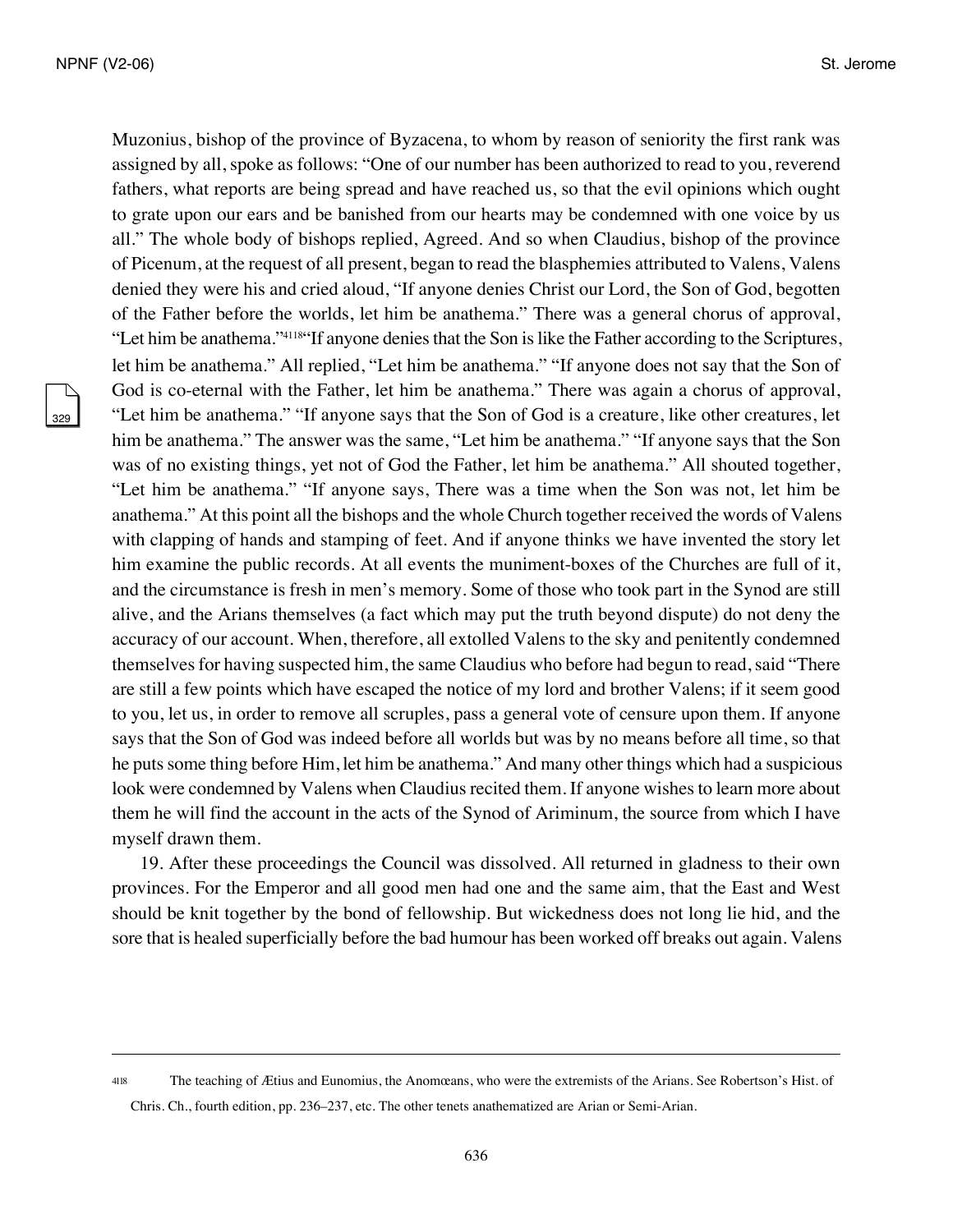and4119Ursacius and others associated with them in their wickedness, eminent Christian bishops of course, began to wave their palms, and to say they had not denied that He was a creature, but that He was like other creatures. At that moment the term *Usia* was abolished: the Nicene Faith stood condemned by acclamation. The whole world groaned, and was astonished to find itself Arian. Some, therefore, remained in their own communion, others began to send letters to those Confessors who as adherents of Athanasius were in exile; several despairingly bewailed the better relations into which they had entered. But a few, true to human nature, defended their mistake as an exhibition of wisdom. The ship of the Apostles was in peril, she was driven by the wind, her sides beaten with the waves: no hope was now left. But the Lord awoke and bade the tempest cease; the <sup>4120</sup>beast died, and there was a calm once again. To speak more plainly, all the bishops who had been banished from their sees, by the clemency of the new<sup>4121</sup>emperor returned to their Churches. Then Egypt welcomed the<sup>4122</sup>triumphant Athanasius; then<sup>4123</sup>Hilary returned from the battle to the embrace of the Church of Gaul; then<sup>4124</sup>Eusebius returned and Italy laid aside her mourning weeds. The bishops who had been caught in the snare at Ariminum and had unwittingly come to be reported of as heretics, began to assemble, while they called the Body of our Lord and all that is holy in the Church to witness that they had not a suspicion of anything faulty in their own faith. We thought, said they, the words were to be taken in their natural meaning, and we had no suspicion that in the Church of God, the very home of simplicity and sincerity in the confession of truth, one thing could be kept secret in the heart, another uttered by the lips. We thought too well of bad men and were deceived. We did not suppose that the bishops of Christ were fighting against Christ. There was much besides which they said with tears, but I pass it over for brevity's sake. They were ready to condemn their4125former subscription as well as all the blasphemies of the Arians. Here I ask our excessively scrupulous friends what they think ought to have been done with those who made this Confession? Deprive the old bishops, they will say, and ordain new ones. The plan was tried. But how many whose conscience does not condemn them will allow themselves to be deprived. Particularly when all the people who loved their bishops flocked together, ready to stone and slay

4120 Constantius.

4121 Julian.

4122 In August 362, "All Egypt seemed to assemble in the city (Alexandria), which blazed with lights and rang with acclamations; the air was fragrant with incense burnt in token of joy; men formed a choir to precede the Archbishop; to hear his voice, to catch a glimpse of his face, even to see his shadow, was deemed happiness." Bright, p. 115.

4123 Bishop of Poictiers (a.d. 350). Died a.d. 368.

<sup>4119</sup> Bishop of Singedunum (Belgrade). "He and Valens, bishop of Mursa (in Pannonia) appear at every Synod and Council from 330 till about 370, as leaders of the Arian party, both in the East and West…They are described by Athanasius as the disciples of Arius." Dict. of Chris. Biog.

<sup>4124</sup> Bishop of Vercellae in N. Italy. Died about a.d. 370. Both he and Hilary had been sent into exile by Constantius for their opposition to Arianism.

<sup>4125</sup> That is, the creed of Ariminum.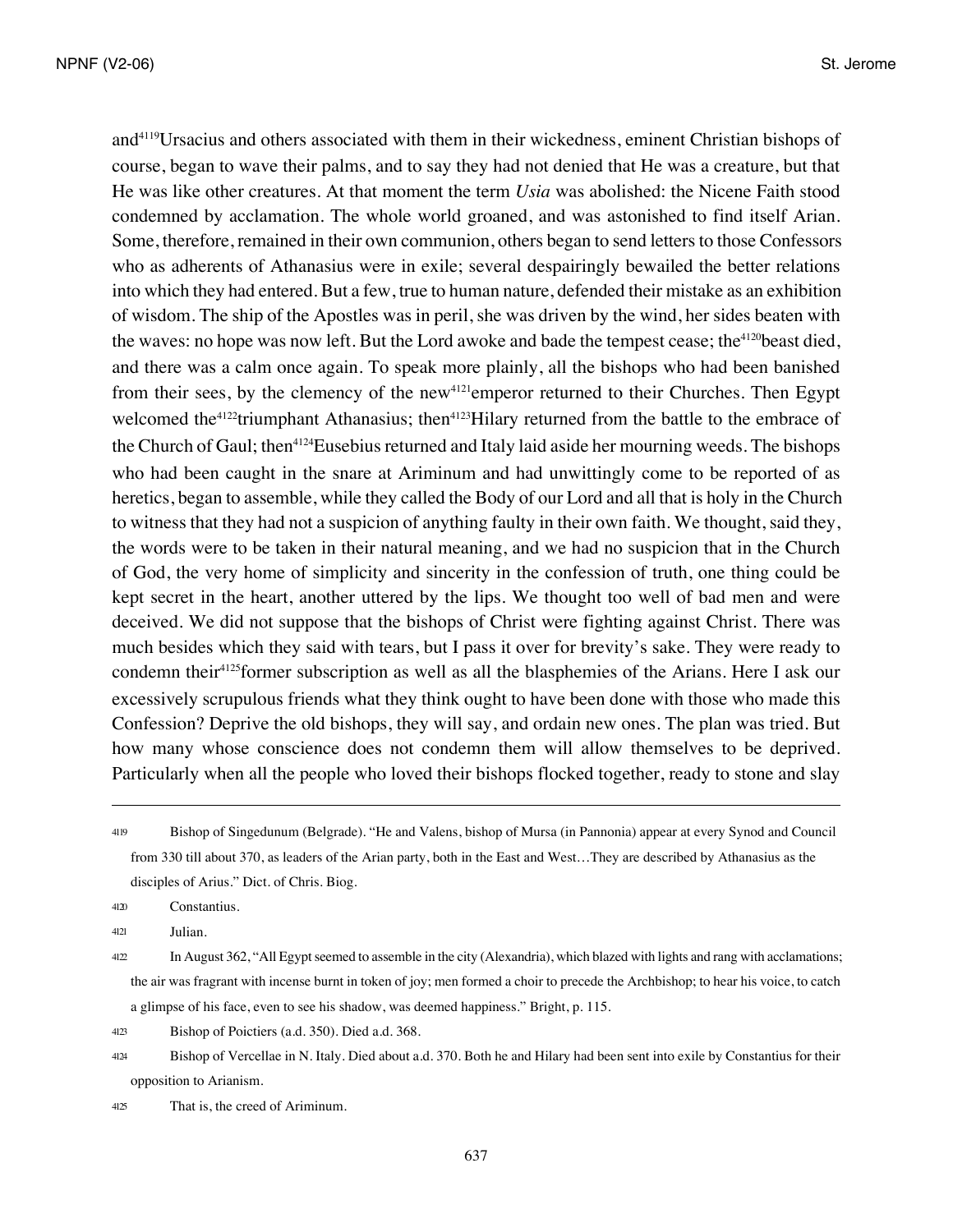those who attempted to deprive them. The bishops should, it may be said, have kept to themselves within their own communion. That is to say, with senseless cruelty they would have surrendered the whole world to the devil. Why condemn those who were not Arians? Why rend the Church when it was continuing in the harmony of the faith? Lastly, were they by obstinacy to make Arians of orthodox believers? We know that at the Council of Nicæa, which was assembled on account of the Arian perfidy, eight Arian bishops were welcomed, and there is not a bishop in the world at the present day whose ordination is not dependent on that Council. This being so, how could they act in opposition to it, when their loyalty to it had cost them the pain of exile?

20. L. Were Arians really then received after all? Pray tell me who they were.

O.4126Eusebius, bishop of Nicomedia,4127Theognis, bishop of Nicæa, Saras, at the time presbyter of Libya,4128Eusebius, bishop of Cæsarea in Palestine, and others whom it would be tedious to enumerate; Arius also, the presbyter, the original source of all the trouble; Euzoius the deacon, $4^{129}$ who succeeded Eudoxius as bishop of Antioch, and Achillas, the reader. These three who were clerics of the Church of Alexandria were the originators of the heresy.

L. Suppose a person were to deny that they were welcomed back, how is he to be refuted?

O. There are men still living who took part in that Council. And if that is not enough, because owing to the time that has elapsed they are but few, and it is impossible for witnesses to be everywhere, if we read the acts and names of the bishops of the Council of Nicæa, we find that those who we saw just now were welcomed back, did subscribe the *homoousion* along with the rest.

L. Will you point out how, after the Council of Nicæa, they relapsed into their unfaithfulness?

O. A good suggestion, for unbelievers are in the habit of shutting their eyes and denying that things which they dislike ever happened. But how could they afterwards do anything but relapse, when it was owing to them that the Council was convened, and their letters and impious treatises which were published before the Council, remain even to the present day? Seeing, therefore, that at that time three hundred bishops or more welcomed a few men whom they might have rejected without injury to the Church, I am surprised that certain persons, who are certainly upholders of

<sup>4126</sup> Said to have been the "most prominent and most distinguished man of the entire movement." Athanasius suggested that he was the teacher rather than the disciple of Arius. He died a.d. 342.

<sup>4127</sup> Regarded as one of the chief opponents of Athanasius. He and others it is said saved themselves from exile by secretly substituting ὄμοιούσιος for ὅμοούσιος in the sentence of the Council.

<sup>4128</sup> Born probably, about a.d. 260. He was made bishop of Cæsarea about 313 and lived to be eighty. At the time of the Council he was the most learned man and most famous living writer. He had great influence with Constantine, and was among the most moderate Arians.

<sup>4129</sup> Eudoxius was deposed from the bishopric of Antioch by the Council of Seleucia, a.d. 359; but the immediate predecessor of Euzoius was Meletius, deposed a.d. 361. Baronius describes him as the worst of all the Arians. Euzoius had been the companion and intimate friend of Arius from an early age. Athanasius (Hist. Arian. p. 858) calls him the "Canaanite."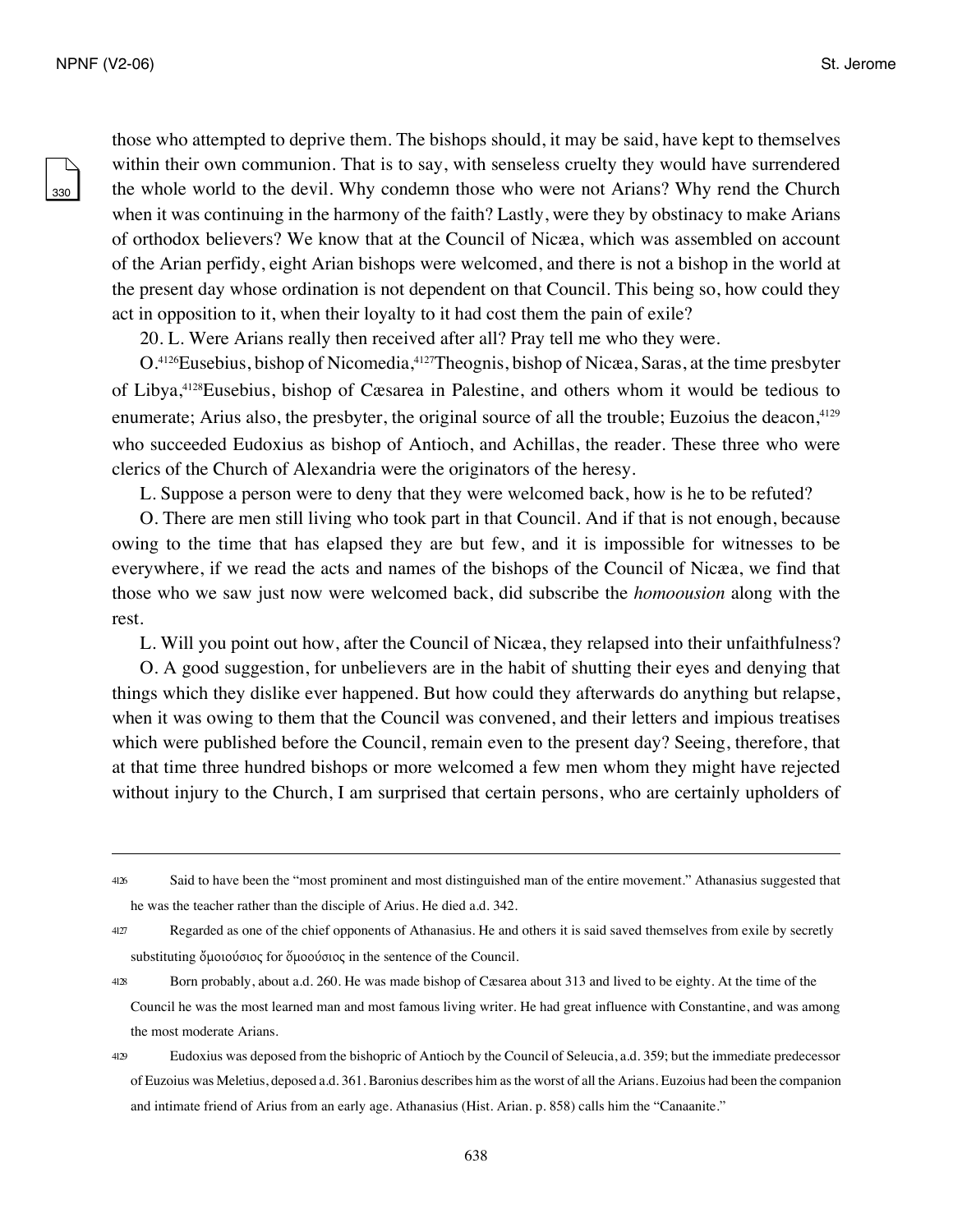the faith of Nicæa, are so harsh as to think that<sup>4130</sup>three Confessors returning from exile were not bound in the interests of the world's salvation to do what so many illustrious men did of their own accord. But, to go back to our starting point, on the return of the Confessors it was determined, in a synod afterwards<sup>4131</sup> held at Alexandria, that, the authors of the heresy excepted (who could not be excused on the ground of error), penitents should be admitted to communion with the Church: not that they who had been heretics could be bishops, but because it was clear that those who were received had not been heretics. The West assented to this decision, and it was through this conclusion, which the necessities of the times demanded, that the world was snatched from the jaws of Satan. I have reached a very difficult subject, where I am compelled against my wishes and my purpose, to think somewhat otherwise of that saintly man Lucifer than his merits demand, and my own courtesy requires. But what am I to do? Truth opens my mouth and urges my reluctant tongue to utter the thoughts of my heart. At such a crisis of the Church, when the wolves were wildly raging, he separated off a few sheep and abandoned the remnant of the flock. He himself was a good shepherd, but he was leaving a vast spoil to the beasts of prey. I take no notice of reports originating with certain evil speakers, though maintained by them to be authenticated facts; such as that he acted thus through the love of glory, and the desire of handing down his name to posterity; or again that he was influenced by the grudge he bore against Eusebius on account of the  $4^{132}$  quarrel at Antioch. I believe none of these reports in the case of such a man; and this I will constantly affirm even now—that the difference between us and him is one of words, not of things, if he really does receive those who have been baptized by the Arians.

21. L. The account I used before to hear given of these things was widely different, and, as I now think, better calculated to promote error than hope. But I thank Christ my God for pouring into my heart the light of truth, that I might no longer profanely call the Church, which is His Virgin, the harlot of the devil. There is one other point I should like you to explain. What are we to say about<sup>4133</sup>Hilary who does not receive even those who have been baptized by the Arians?

O. Since Hilary when he left the Church was only a deacon, and since the Church is to him, though to him alone, a mere worldly multitude, he can neither duly celebrate the Eucharist, for he has no bishops or priests, nor can he give baptism without the Eucharist. And since the man is now dead, inasmuch as he was a deacon and could ordain no one to follow him, his sect died with him. For there is no such thing as a Church without bishops. But passing over a few very insignificant persons who are in their own esteem both laymen and bishops, let me point out to you what views we should hold respecting the Church at large.

He joined the Luciferians, and wrote in their interest on the re-baptism of heretics. He appears, however, to have been reconciled before his death.

<sup>4130</sup> Saints Athanasius, Hilary of Poictiers, and Eusebius of Vercellae.

<sup>4131</sup> a.d. 328, when Athanasius was consecrated bishop.

<sup>4132</sup> See introduction.

<sup>4133</sup> This Hilary was a deacon of Rome, sent by Liberius the bishop with Lucifer and Pancratius to the Emperor Constantius.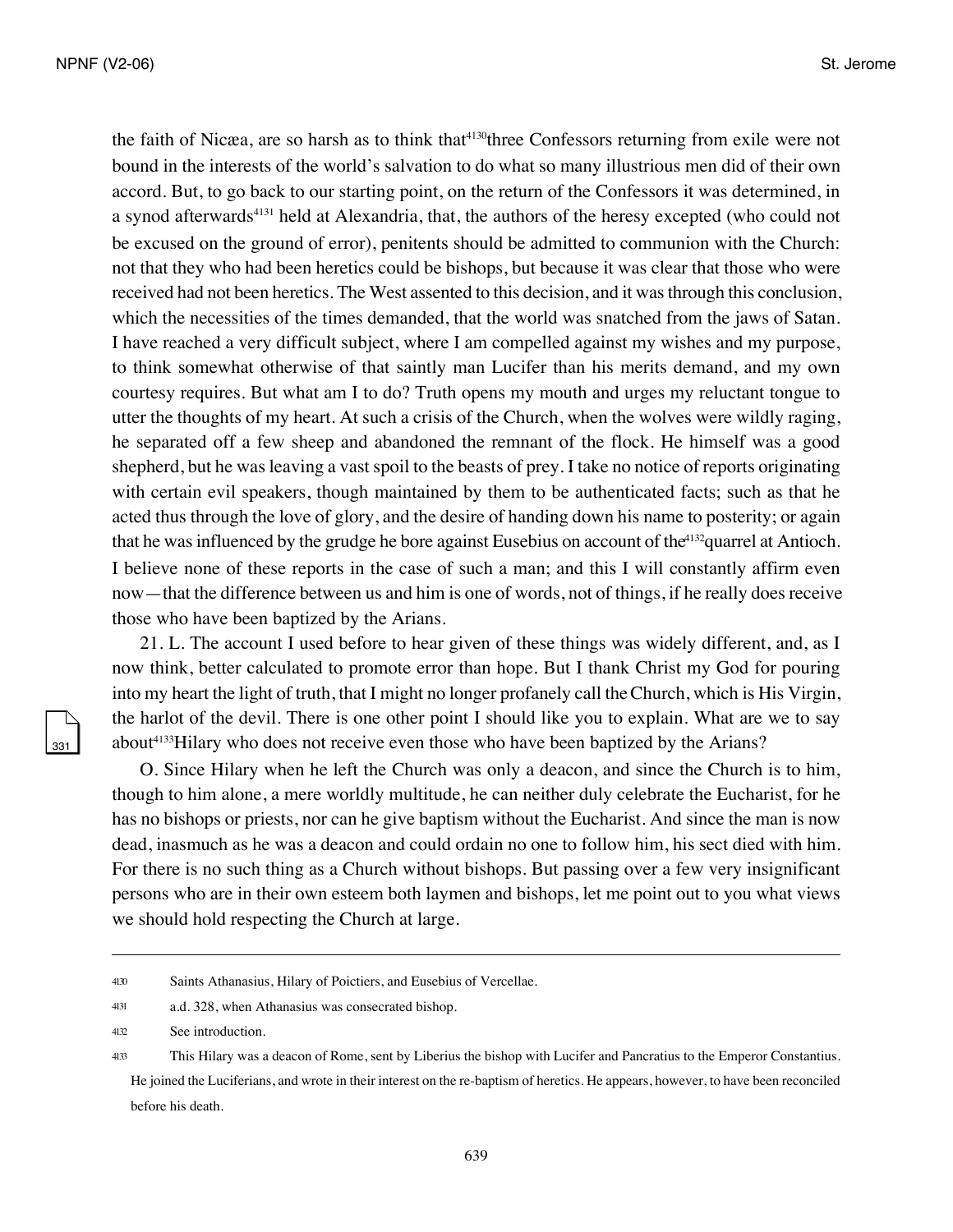L. You have settled a great question in three words, as the saying is, and indeed while you speak, I feel that I am on your side. But when you stop, some old misgivings arise as to why we receive those who have been baptized by heretics.

O. That is just what I had in mind when I said I would point out what views we ought to hold concerning the Church at large. For many are exercised by the misgivings you speak of. I shall perhaps be tedious in my explanation, but it is worth while if the truth gains.

22. Noah's ark was a type of the Church, as the Apostle Peter says—4134"In Noah's ark few, that is, eight souls, were saved through water: which also after a true likeness doth now save us, even baptism." As in the ark there were all kinds of animals, so also in the Church there are men of all races and characters. As in the one there was the leopard with the kids, the wolf with the lambs, so in the other there are found the righteous and sinners, that is,<sup>4135</sup>vessels of gold and silver with those of wood and of earth. The ark had its rooms: the Church has many mansions. Eight souls were saved in Noah's ark. And<sup>4136</sup>Ecclesiastes bids us "give a portion to seven yea, even unto eight," that is to believe both Testaments. This is why some psalms bear the inscription4137*for the octave*, and why the one hundred and nineteenth psalm is divided into portions of eight verses each beginning with its own letter for the instruction of the righteous. The beatitudes which our Lord spoke to his disciples on the mountain, thereby delineating the Church, are eight. And Ezekiel for the building of the temple employs the number eight. And you will find many other things expressed in the same way in the Scriptures. The raven also is sent forth from the ark but does not return, and afterwards the dove announces peace to the earth. So also in the Church's baptism, that most unclean bird the devil is expelled, and the dove of the Holy Spirit announces peace to our earth. The construction of the ark was such that it began with being thirty cubits broad and gradually narrowed to one. Similarly the Church, consisting of many grades, ends in deacons, presbyters, and bishops. The ark was in peril in the flood, the Church is in peril in the world. When Noah left the ark he planted a vineyard, drank thereof, and was drunken. Christ also, born in the flesh, planted the Church and suffered. The elder son made sport of his father's nakedness, the younger covered it: and the Jews mocked God crucified, the Gentiles honoured Him. The daylight would fail me if I were to explain all the mysteries of the ark and compare them with the Church. Who are the eagles amongst us? Who the doves and lions, who the stags, who the worms and serpents? So far as our subject requires I will briefly show you. It is not the sheep only who abide in the Church, nor do clean birds only fly to and fro there; but amid the grain other seed is sown,<sup>4138"</sup> amidst the neat corn-fields burrs and caltrops and barren oats lord it in the land." What is the husbandman to do? Root up the darnel?

<sup>4137</sup> Vulg. for Psa. vi. xii. and 1 Chron. xv. 21. The meaning is probably "in a lower octave," or, "in the bass." According to others, an air, or key in which the psalm was to be sung, or a musical instrument with eight strings.

<sup>4138</sup> Virg, Georg. i. 154.

<sup>4134</sup> [1 Pet. iii. 20.](http://www.ccel.org/ccel/bible/asv.iPet.3.html#iPet.3.20)

<sup>4135</sup> [2 Tim. ii. 20.](http://www.ccel.org/ccel/bible/asv.iiTim.2.html#iiTim.2.20)

<sup>4136</sup> [Ecc. xi. 2](http://www.ccel.org/ccel/bible/asv.Eccl.11.html#Eccl.11.2).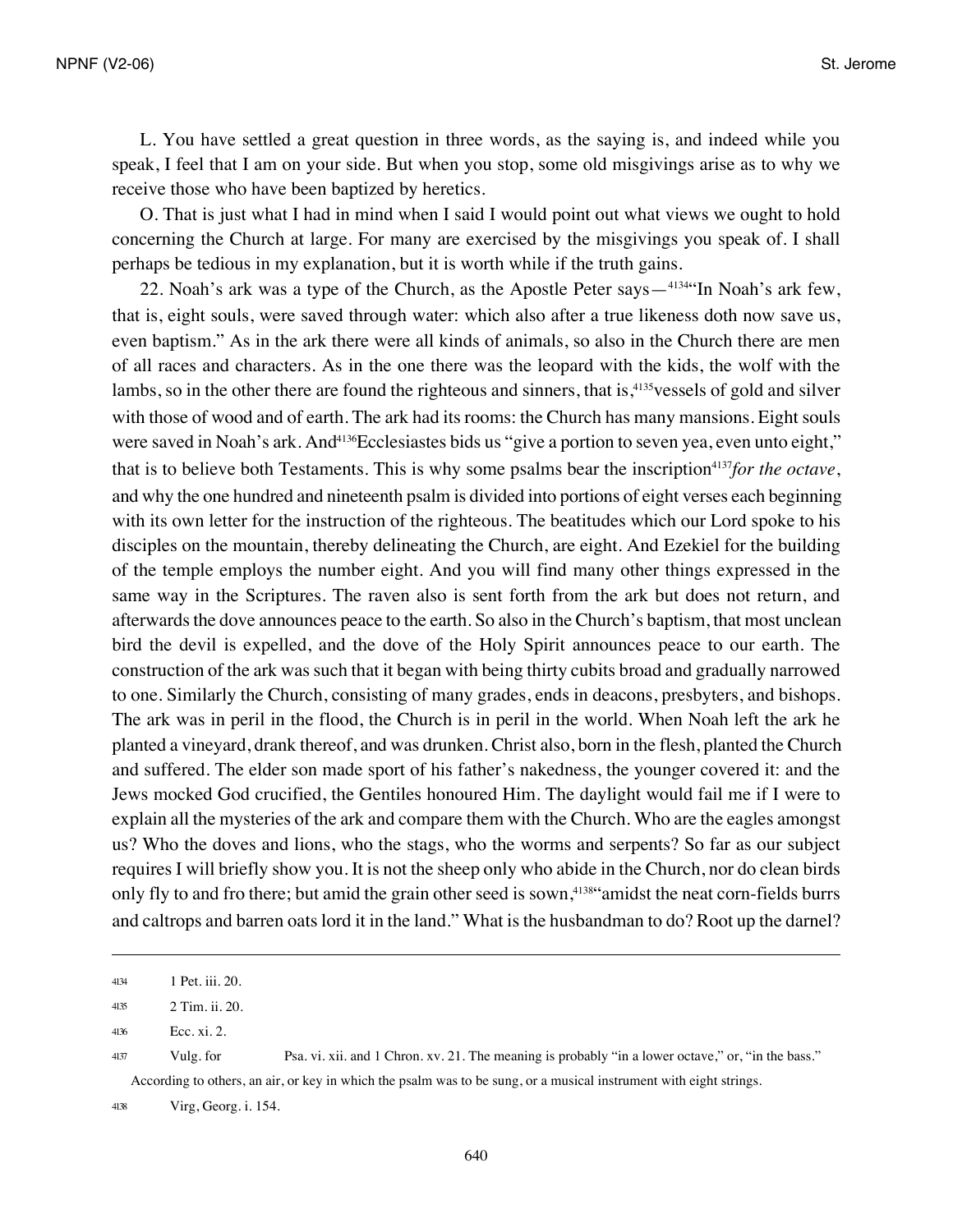In that case the whole harvest is destroyed along with it. Every day the farmer diligently drives the birds away with strange noises, or frightens them with scarecrows: here he cracks a whip, there he spreads out some other object to terrify them. Nevertheless he suffers from the raids of nimble roes or the wantonness of the wild asses; here the mice convey the corn to their garners underground, there the ants crowd thickly in and ravage the corn-field. Thus the case stands. No one who has land is free from care.<sup>4139</sup>While the householder slept the enemy sowed tares among the wheat, and when the servants proposed to go and root them up the master forbade them, reserving for himself the separation of the chaff and the grain.<sup>4140</sup>There are vessels of wrath and of mercy which the Apostle speaks of in the house of God. The day then will come when the storehouses of the Church shall be opened and the Lord will bring forth the vessels of wrath; and, as they depart, the saints will say,<sup>4141</sup> "They went out from us, but they were not of us; for if they had been of us, they would no doubt have continued with us." No one can take to himself the prerogative of Christ, no one before the day of judgment can pass judgment upon men. If the Church is already cleansed, what shall we reserve for the Lord?<sup>4142"</sup>There is a way which seemeth right unto a man, but the end thereof are the ways of death." When our judgment is so prone to error, upon whose opinion can we rely?

23. Cyprian of blessed memory tried to avoid broken cisterns and not to drink of strange waters: and therefore, rejecting heretical baptism, he summoned his<sup>4143</sup>African synod in opposition to Stephen,<sup>4144</sup> who was the blessed Peter's twenty-second successor in the see of Rome. They met to discuss this matter; but the attempt failed. At last those very bishops who had together with him determined that heretics must be re-baptized, reverted to the old custom and published a fresh decree. Do you ask what course we must pursue? What we do our forefathers handed down to us as their forefathers to them. But why speak of later times? When the blood of Christ was but lately shed and the apostles were still in Judæa, the Lord's body was asserted to be a phantom; the Galatians had been led away to the observance of the law, and the Apostle was a second time in travail with them; the Corinthians did not believe the resurrection of the flesh, and he endeavoured by many arguments to bring them back to the right path. Then came<sup>4145</sup>Simon Magus and his disciple

<sup>4139</sup> S. [Matt. xiii. 24](http://www.ccel.org/ccel/bible/asv.Matt.13.html#Matt.13.24) sq.

<sup>4140</sup> [Rom. ix. 22, 23; 2 Tim. ii. 20, 21](http://www.ccel.org/ccel/bible/asv.Rom.9.html#Rom.9.22).

<sup>4141</sup> [1 John ii. 19.](http://www.ccel.org/ccel/bible/asv.iJohn.2.html#iJohn.2.19)

<sup>4142</sup> [Prov. xiv. 12.](http://www.ccel.org/ccel/bible/asv.Prov.14.html#Prov.14.12)

<sup>4143</sup> Stephen was willing to admit all heretical baptism, even that by Marcionites and Ophites; Cyprian would admit none. The Council was held at Carthage a.d. 255, and was followed by two in the next year.

<sup>4144</sup> Bishop of Rome from May 12, a.d. 254, to Aug. 2, a.d. 257. See note on ch. 25.

<sup>4145</sup> The words of [1 John iv. 3](http://www.ccel.org/ccel/bible/asv.iJohn.4.html#iJohn.4.3) would appear to support Jerome's remark.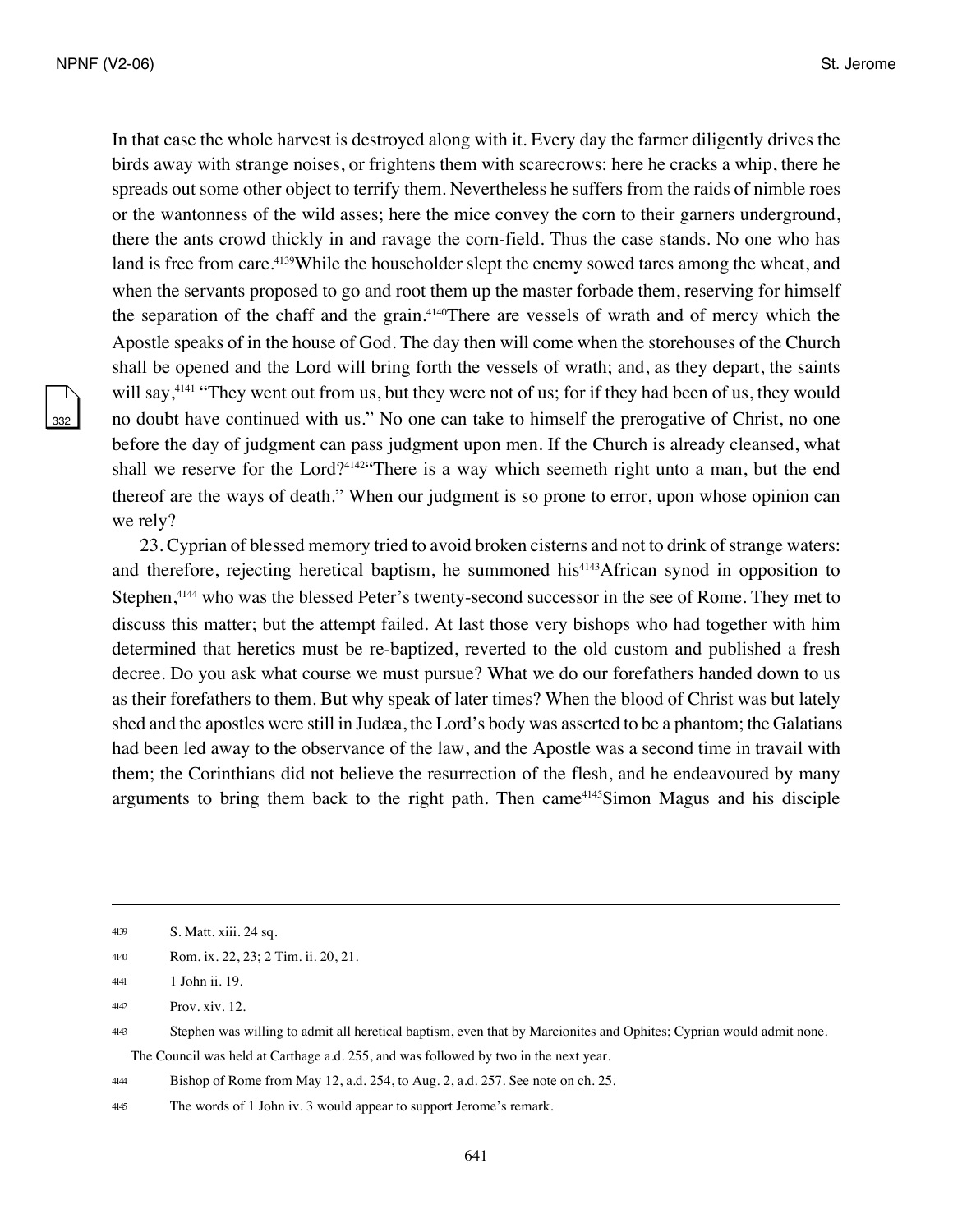Menander. They asserted themselves to be<sup>4146</sup>powers of God. Then<sup>4147</sup>Basilides invented the most high god *Abraxas* and the three hundred and sixty-five manifestations of him. Then<sup>4148</sup>Nicolas, one of the seven Deacons, and one whose lechery knew no rest by night or day, indulged in his filthy dreams. I say nothing of the Jewish heretics who before the coming of Christ destroyed the law delivered to them: of<sup>4149</sup> Dositheus, the leader of the Samaritans who rejected the prophets: of the Sadducees who sprang from his root and denied even the resurrection of the flesh: of the Pharisees who separated themselves from the Jews<sup>4150</sup> on account of certain superfluous observances, and took their name from the fact of their dissent: of the Herodians who accepted Herod as the Christ. I come to those heretics who have mangled the Gospels,<sup>4151</sup>Saturninus, and the<sup>4152</sup>Ophites,<sup>4153</sup>the Cainites and<sup>4154</sup>Sethites, and<sup>4155</sup>Carpocrates, and<sup>4156</sup>Cerinthus, and his successor<sup>4157</sup>Ebion, and the

4147 Commonly regarded as the chief among the Egyptian Gnostics. The Basilidian system is described by Irenaeus (101f).

4149 Jerome here reproduces almost exactly the remark of Pseudo-Tertullian. The Dositheans were probably a Jewish or Samaritan ascetic sect, something akin to the Essenes.

4150 The name Pharisee implies separation, but in the sense of dedication to God.

4151 Of Antioch. One of the earliest of the Gnostics (second century).

<sup>4152</sup> The Ophites, whose name is derived from ὄφις, a serpent, were a sect which lasted from the second century to the sixth. Some of them believed that the serpent of [Gen. iii.](http://www.ccel.org/ccel/bible/asv.Gen..html#Gen..) was either the Divine Wisdom, or the Christ himself, come to enlighten mankind. Their errors may in great measure, like those of the Cainites, be traced to the belief, common to all systems of Gnosticism, that the Creator of the world, who was the God of the Jews, was not the same as the Supreme Being, but was in antagonism to Him. They supposed that the Scriptures were written in the interest of the Demiurge or Creator, and that a false colouring being given to the story, the real worthies were those who are reprobated in the sacred writings.

4153 The Cainites regarded as saints, Cain, Korah, Dathan, the Sodomites, and even the traitor Judas.

4154 The Sethites are said to have looked upon Seth as the same person as Christ.

<sup>4155</sup> Carpocrates, another Gnostic, held that our Lord was the son of Joseph and Mary, and was distinguished from other men by nothing except moral superiority. He also taught the indifference of actions in themselves, and maintained that they take their quality from opinion or from legislation; he advocated community of goods and of wives, basing his views on the doctrine of natural rights. See Mosheim, Cent. ii.

- 4156 Cerinthus was a native of Judæa, and after having studied at Alexandria established himself as a teacher in his own country. He afterwards removed to Ephesus, and there became prominent. He held that Jesus and the Christ were not the same person; Jesus was, he said, a real man, the son of Joseph and Mary; the Christ was an emanation which descended upon Jesus at his baptism to reveal the Most High, but which forsook him before the Passion. S. John in his Gospel and Epistles combats this error. See Westcott's Introduction to 1 John, p. xxxiv. (second ed.) etc. Cerinthus is said to have been the heretic with whom S. John refused to be under the same roof at the bath. To him as author is also referred the doctrine of the Millennium.
- <sup>4157</sup> The Ebionites were mere humanitarians. Whether Ebion ever existed, or whether the sect took its name from the *beggarliness* of their doctrine, or their vow of *poverty,* or the *poorness of spirit* which they professed, is disputed.

<sup>4146</sup> [Acts viii. 10.](http://www.ccel.org/ccel/bible/asv.Acts.8.html#Acts.8.10) In the Clementine Homilies and Recognitions Simon is the constant opponent of St. Peter.

<sup>4148</sup> Acts vi. 5, Rev. ii. 6, 15. As to how far Jerome's estimate of the character of Nicolas is correct, the article *Nicolas* in Smith's Dict. of Bible may be consulted.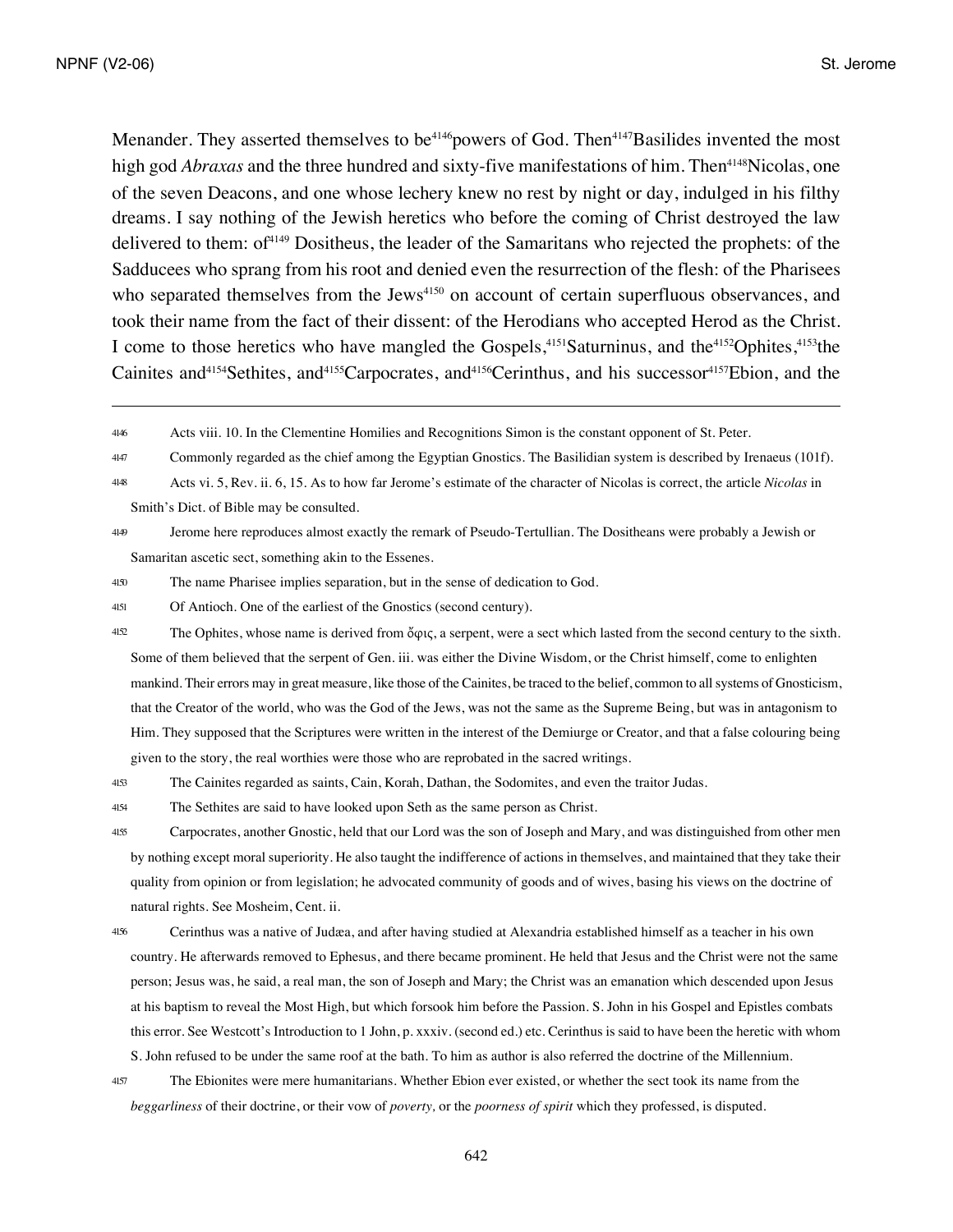other pests, the most of which broke out while the apostle John was still alive, and yet we do not read that any of these men were re-baptized.

24. As we have made mention of that distinguished saint, let us show also from his Apocalypse that repentance unaccompanied by baptism ought to be allowed valid in the case of heretics. It is imputed [\(Rev. ii. 4\)](http://www.ccel.org/ccel/bible/asv.Rev.2.html#Rev.2.4) to the angel of Ephesus that he has forsaken his first love. In the angel of the Church of Pergamum the eating of idol-sacrifices is censured [\(Rev. ii. 14](http://www.ccel.org/ccel/bible/asv.Rev.2.html#Rev.2.14)), and the doctrine of the Nicolaitans [\(ib. 15\)](http://www.ccel.org/ccel/bible/asv.Rev.2.html#Rev.2.15). Likewise the angel of Thyatira is rebuked ([ib. 20\)](http://www.ccel.org/ccel/bible/asv.Rev.2.html#Rev.2.20) on account of Jezebel the prophetess, and the idol meats, and fornication. And yet the Lord encourages all these to repent, and adds a threat, moreover, of future punishment if they do not turn. Now he would not urge them to repent unless he intended to grant pardon to the penitents. Is there any indication of his having said, Let them be re-baptized who have been baptized in the faith of the Nicolaitans? or let hands be laid upon those of the people of Pergamum who at that time believed, having held the doctrine of Balaam? Nay, rather, "Repent therefore,"4158 he says, "or else I come to thee quickly, and I will make war against them with the sword of my mouth."

25. If, however, those men who were ordained by Hilary, and who have lately become sheep without a shepherd, are disposed to allege Scripture in support of what the blessed Cyprian<sup>4159</sup> left in his letters advocating the re-baptization of heretics, I beg them to remember that he did not anathematize those who refused to follow him. At all events, he remained in communion with such as opposed his views. He was content with exhorting them, on account of <sup>4160</sup>Novatus and the numerous other heretics then springing up, to receive no one who did not condemn his previous error. In fact, he thus concludes the discussion of the subject with Stephen, the Roman Pontiff: "These things, dearest brother, I have brought to your knowledge on account of our mutual respect and love unfeigned, believing, as I do, that from the sincerity of your piety and your faith you will approve such things as are alike consonant with piety and true in themselves. But I know that some persons are unwilling to abandon views which they have once entertained, and are averse to a change of purpose; they would rather, without breaking the bond of peace and concord between colleagues, adhere to their own plans, when once they have been adopted. This is a matter in which we do not force anyone, or lay down a law for anyone; let each follow his own free choice in the administration of the Church: let each be ruler in his own sphere since he must give account of his action to the Lord." In the letter also to Jubaianus on the re-baptization of heretics, towards the end,

<sup>4158</sup> [Rev. ii. 16.](http://www.ccel.org/ccel/bible/asv.Rev.2.html#Rev.2.16)

<sup>4159</sup> Cyprian's opinion as stated in his reply to the Numidian and Mauritanian bishops [\(Ep. 71\)](http://www.ccel.org/ccel/bible/asv...html#..) was that converts must be baptized, unless they had received the regular baptism of the Church before falling into heresy or schism, in which case imposition of hands would suffice. The question was afterwards decided against Cyprian's views by the Council of Arles (a.d. 314), which ordered that if the baptism had been administered in the name of the Trinity, converts should be admitted to the Church by imposition of hands.

<sup>4160</sup> For Novatus and an account of the dispute between Cyprian and Stephen, see Robertson's "Hist. of Christian Church," fourth ed., vol. i. pp. 120–127.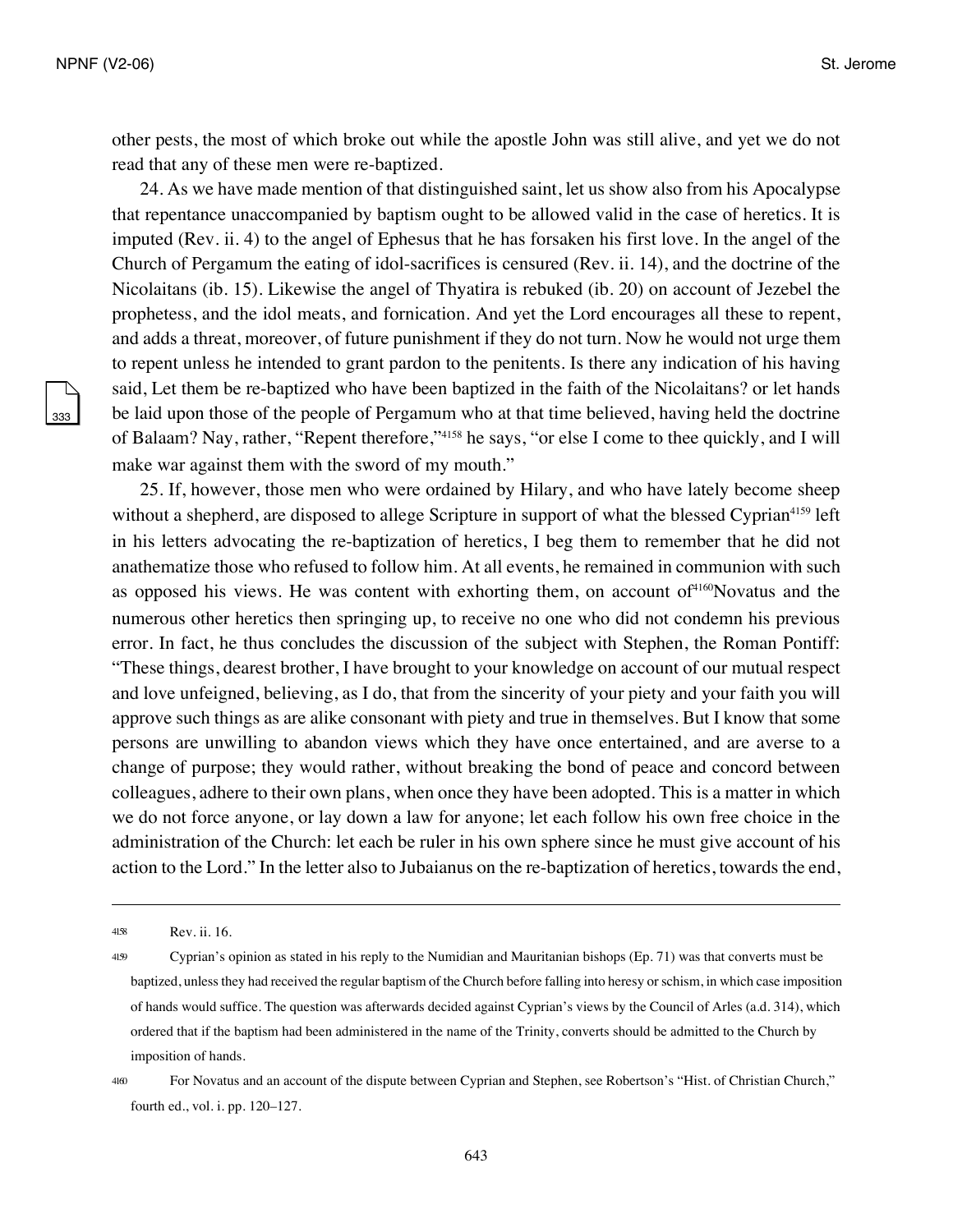he says this: "I have written these few remarks, my dearest brother, to the best of my poor ability, without dictating to anyone, or prejudicing the case of anyone: I would not hinder a single bishop from doing what he thinks right with the full exercise of his own judgment. So far as is possible, we avoid disputes with colleagues and fellow-bishops about the heretics, and maintain with them a divine harmony and the Lord's peace, particularly since the Apostle says:<sup>4161</sup> 'But if any man seem to be contentious, we have no such custom, neither the churches of God.' With patience and gentleness we preserve charity at heart, the honour of our order, the bond of faith, the harmony of the episcopate."

26. There is another argument which I shall adduce, and against that not even Hilary, $4162$  the modern Deucalion, will venture to mutter a syllable. If heretics are not baptized and must be re-baptized because they were not in the Church, Hilary himself also is not a Christian. For he was baptized in that Church which always allowed heretical baptism. Before the Synod of Ariminum was held, before Lucifer went into exile, Hilary when a deacon of the Roman Church welcomed those who came over from the heretics on account of the baptism which they had previously received. It can hardly be that Arians are the only heretics, and that we are to accept all but those whom they have baptized. You were a deacon, Hilary (the Church may say), and received those whom the Manichæans had baptized. You were a deacon, and acknowledged Ebion's baptism. All at once after Arius arose you began to be quite out of conceit with yourself. You and your household separated from us, and opened a new laver of your own. If some angel or apostle has re-baptized you, I will not disparage your procedure. But since you who raise your sword against me are the son of my womb, and nourished on the milk of my breasts, return to me what I gave you, and be, if you can, a Christian in some other way. Suppose I am a harlot, still I am your mother. You say, I do not keep the marriage bed undefiled: still what I am now I was when you were conceived. If I commit adultery with Arius, I did the same before with Praxias, with Ebion, with Cerinthus, and Novatus. You think much of them and welcome them, adulterers as they are, to your mother's home. I don't know why one adulterer more than others should offend you.

27. But if anyone thinks it open to question whether heretics were always welcomed by our ancestors, let him read the letters of the blessed Cyprian in which he applies the lash to Stephen, bishop of Rome, and his errors which had grown inveterate by usage.<sup>4163</sup> Let him also read the pamphlets of Hilary on the re-baptization of heretics which he published against us, and he will there find Hilary himself confessing that<sup>4164</sup>Julius, Marcus, Sylvester, and the other bishops of old

[334](http://www.ccel.org/ccel/schaff/npnf206/Page_334.html)

<sup>4164</sup> Bishops of Rome—Julius 337–352; Mark Jan. 18–Oct. 7, 336; Sylvester 314–335.

644

<sup>4161</sup> [1 Cor. xi. 16](http://www.ccel.org/ccel/bible/asv.iCor.11.html#iCor.11.16).

<sup>4162</sup> As Deucalion was left alone after the flood, so, Jerome implies, Hilary imagined himself the sole survivor after the flood of Arianism.

<sup>4163</sup> The advocates on each side could plead immemorial local usage. If imposition of hands was the rule at Rome, synods held at Iconium and at Synnada had established the rule of re-baptism nearly throughout Asia Minor. In Africa the same practice had been sanctioned early in the third century, but it seems to have fallen into disuse long before Cyprian's time.